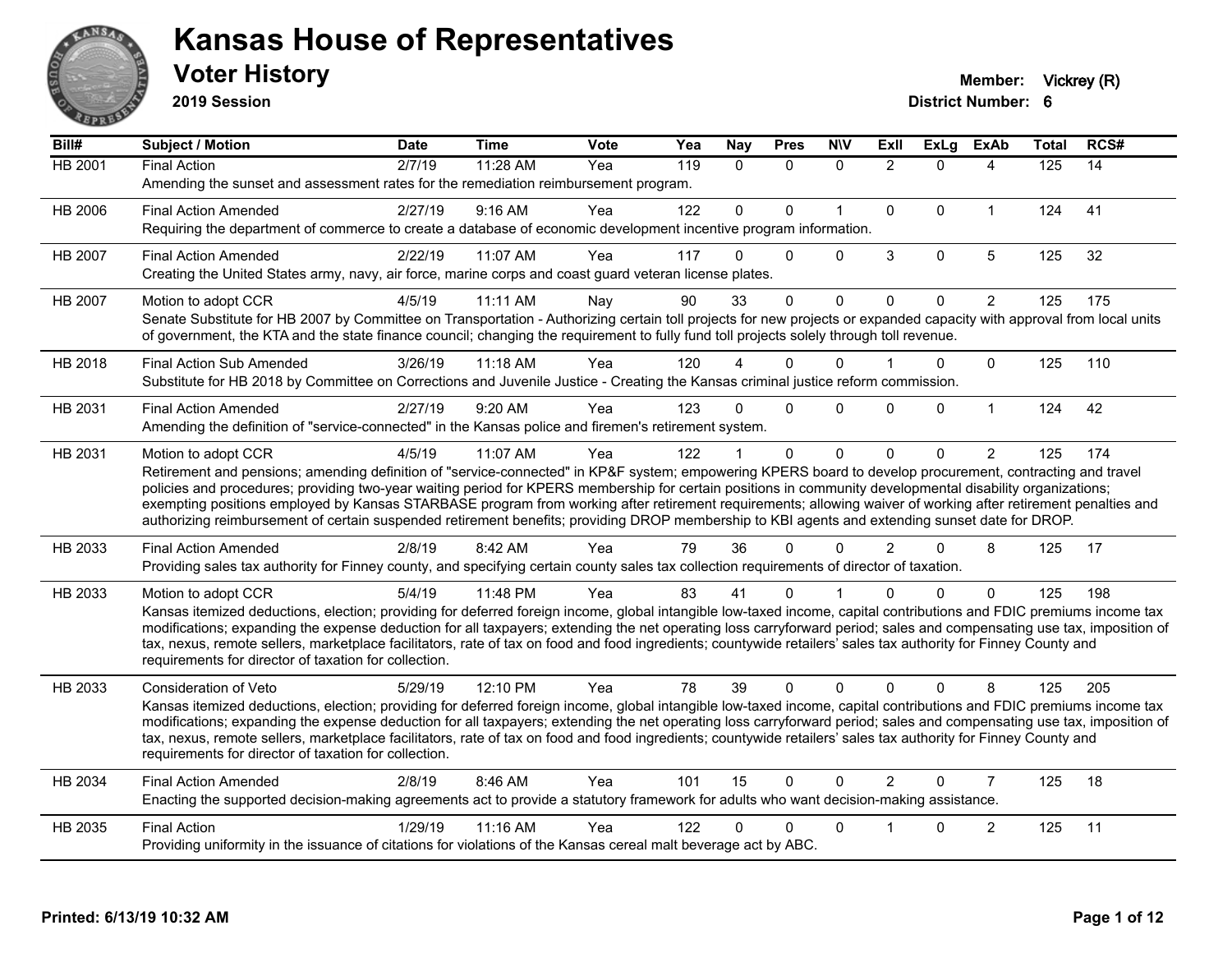

**2019 Session**

**Voter History Member:** Vickrey (R)

| Bill#          | Subject / Motion                                                                                                                                                   | <b>Date</b>          | <b>Time</b> | Vote | Yea              | <b>Nay</b>     | <b>Pres</b>  | <b>NIV</b>   | ExII           | <b>ExLg</b>  | <b>ExAb</b>    | <b>Total</b> | RCS#             |
|----------------|--------------------------------------------------------------------------------------------------------------------------------------------------------------------|----------------------|-------------|------|------------------|----------------|--------------|--------------|----------------|--------------|----------------|--------------|------------------|
| <b>HB 2035</b> | Motion to Concur                                                                                                                                                   | $\frac{1}{3}$ /26/19 | 12:29 PM    | Yea  | $\overline{122}$ | $\overline{2}$ | $\mathbf{0}$ | $\mathbf{0}$ | 1              | $\Omega$     | $\Omega$       | 125          | $\overline{142}$ |
|                | Providing uniformity in the issuance of citations for violations of the Kansas cereal malt beverage act by ABC.                                                    |                      |             |      |                  |                |              |              |                |              |                |              |                  |
| HB 2038        | <b>Final Action</b>                                                                                                                                                | 2/7/19               | 11:29 AM    | Yea  | 114              | 5              | 0            | $\mathbf{0}$ | $\overline{2}$ | $\Omega$     | 4              | 125          | 15               |
|                | Revoking spousal inheritance rights upon divorce.                                                                                                                  |                      |             |      |                  |                |              |              |                |              |                |              |                  |
| HB 2038        | Mot to Concur in Conference                                                                                                                                        | 4/5/19               | 5:17 PM     | Yea  | 120              | $\mathbf 0$    | $\mathbf 0$  | $\pmb{0}$    | 0              | 0            | $\overline{5}$ | 125          | 187              |
|                | Revoking spousal inheritance rights upon divorce.                                                                                                                  |                      |             |      |                  |                |              |              |                |              |                |              |                  |
| HB 2039        | <b>Final Action Amended</b>                                                                                                                                        | 2/7/19               | 11:30 AM    | Yea  | 119              | $\Omega$       | $\mathbf{0}$ | $\mathbf{0}$ | $\overline{2}$ | $\Omega$     | $\overline{4}$ | 125          | 16               |
|                | Extending recognition of tribal court judgments pursuant to supreme court rules.                                                                                   |                      |             |      |                  |                |              |              |                |              |                |              |                  |
|                |                                                                                                                                                                    |                      |             |      |                  |                |              |              |                |              |                |              |                  |
| HB 2039        | Motion to adopt CCR<br>Updating laws concerning limited liability companies; exempting animal shelters from registration requirements as charitable organizations. | 4/5/19               | 3:00 PM     | Yea  | 121              | $\Omega$       | $\mathbf 0$  | $\mathbf 0$  | $\mathbf{0}$   | $\mathbf 0$  | $\overline{4}$ | 125          | 181              |
|                |                                                                                                                                                                    |                      |             |      |                  |                |              |              |                |              |                |              |                  |
| HB 2041        | <b>Final Action</b>                                                                                                                                                | 3/21/19              | 11:50 AM    | Yea  | 94               | 29             | $\Omega$     | $\Omega$     | $\Omega$       |              | $\mathbf 1$    | 125          | 99               |
|                | Prohibiting certain unfair or deceptive acts or practices under a life insurance policy for a living organ donor.                                                  |                      |             |      |                  |                |              |              |                |              |                |              |                  |
| HB 2044        | <b>Final Action</b>                                                                                                                                                | 2/6/19               | 11:18 AM    | Yea  | 115              |                | $\mathbf 0$  | $\mathbf 0$  | 5              |              | 3              | 125          | 12               |
|                | Income tax credit for taxpayer purchases of certain goods and services from qualified vendors providing employment for blind or disabled individuals.              |                      |             |      |                  |                |              |              |                |              |                |              |                  |
| HB 2048        | <b>Emergency Final Action Amended</b>                                                                                                                              | 2/27/19              | 11:59 AM    | Yea  | 122              | $\overline{2}$ | $\Omega$     | $\Omega$     | $\Omega$       | $\Omega$     | $\Omega$       | 124          | 67               |
|                | Clarifying the definition of comparable offense under the Kansas criminal code.                                                                                    |                      |             |      |                  |                |              |              |                |              |                |              |                  |
| HB 2054        | <b>Final Action Amended</b>                                                                                                                                        | 3/26/19              | 11:20 AM    | Yea  | 101              | 23             | $\mathbf 0$  | $\mathbf 0$  | $\mathbf 1$    | $\mathbf 0$  | $\mathbf 0$    | 125          | 111              |
|                | Providing for fully-insured association health plans.                                                                                                              |                      |             |      |                  |                |              |              |                |              |                |              |                  |
|                |                                                                                                                                                                    | 2/6/19               | 11:20 AM    | Yea  |                  | 14             |              |              |                | 1            |                | 125          | 13               |
| HB 2063        | <b>Final Action</b><br>Relating to the applicability of conditions for operating recreational trails.                                                              |                      |             |      | 102              |                | $\mathbf 0$  | $\mathbf 0$  | 5              |              | 3              |              |                  |
|                |                                                                                                                                                                    |                      |             |      |                  |                |              |              |                |              |                |              |                  |
| HB 2066        | <b>Final Action Amended</b>                                                                                                                                        | 3/21/19              | 12:10 PM    | Nay  | 69               | 54             | $\Omega$     | $\mathbf 0$  | $\Omega$       | $\mathbf{1}$ | $\mathbf{1}$   | 125          | 100              |
|                | Expanding medicaid eligibility by enacting the KanCare bridge to a healthy Kansas program.                                                                         |                      |             |      |                  |                |              |              |                |              |                |              |                  |
| HB 2070        | <b>Final Action</b>                                                                                                                                                | 2/20/19              | 11:20 AM    | Yea  | 121              | 0              | $\mathbf{0}$ | $\mathbf{0}$ | $\overline{2}$ | $\Omega$     | $\overline{2}$ | 125          | 22               |
|                | Designating a portion of United States highway 75 as the John Armstrong memorial highway.                                                                          |                      |             |      |                  |                |              |              |                |              |                |              |                  |
| HB 2070        | Motion to Concur                                                                                                                                                   | 4/4/19               | 10:48 AM    | Yea  | 122              | 0              | $\mathbf 0$  | $\mathbf 0$  |                | $\Omega$     | $\overline{2}$ | 125          | 162              |
|                | Designating a portion of United States highway 75 as the John Armstrong memorial highway and a bridge on United States highway 77 as the SGT Kevin A. Gilbertson   |                      |             |      |                  |                |              |              |                |              |                |              |                  |
|                | memorial bridge.                                                                                                                                                   |                      |             |      |                  |                |              |              |                |              |                |              |                  |
| HB 2082        | <b>Final Action Amended</b>                                                                                                                                        | 3/21/19              | 12:11 PM    | Yea  | 122              | $\mathbf{1}$   | $\Omega$     | $\mathbf{0}$ | $\Omega$       | 1            | $\mathbf{1}$   | 125          | 101              |
|                | Allowing pharmacists to administer drugs pursuant to a prescription order.                                                                                         |                      |             |      |                  |                |              |              |                |              |                |              |                  |
| HB 2084        | <b>Final Action Amended</b>                                                                                                                                        | 2/27/19              | 9:23 AM     | Nay  | 94               | 29             | 0            | $\mathbf 0$  | 0              | 0            | 1              | 124          | 43               |
|                | Amending the Kansas 911 act.                                                                                                                                       |                      |             |      |                  |                |              |              |                |              |                |              |                  |
|                |                                                                                                                                                                    |                      |             |      |                  |                |              |              |                |              |                |              |                  |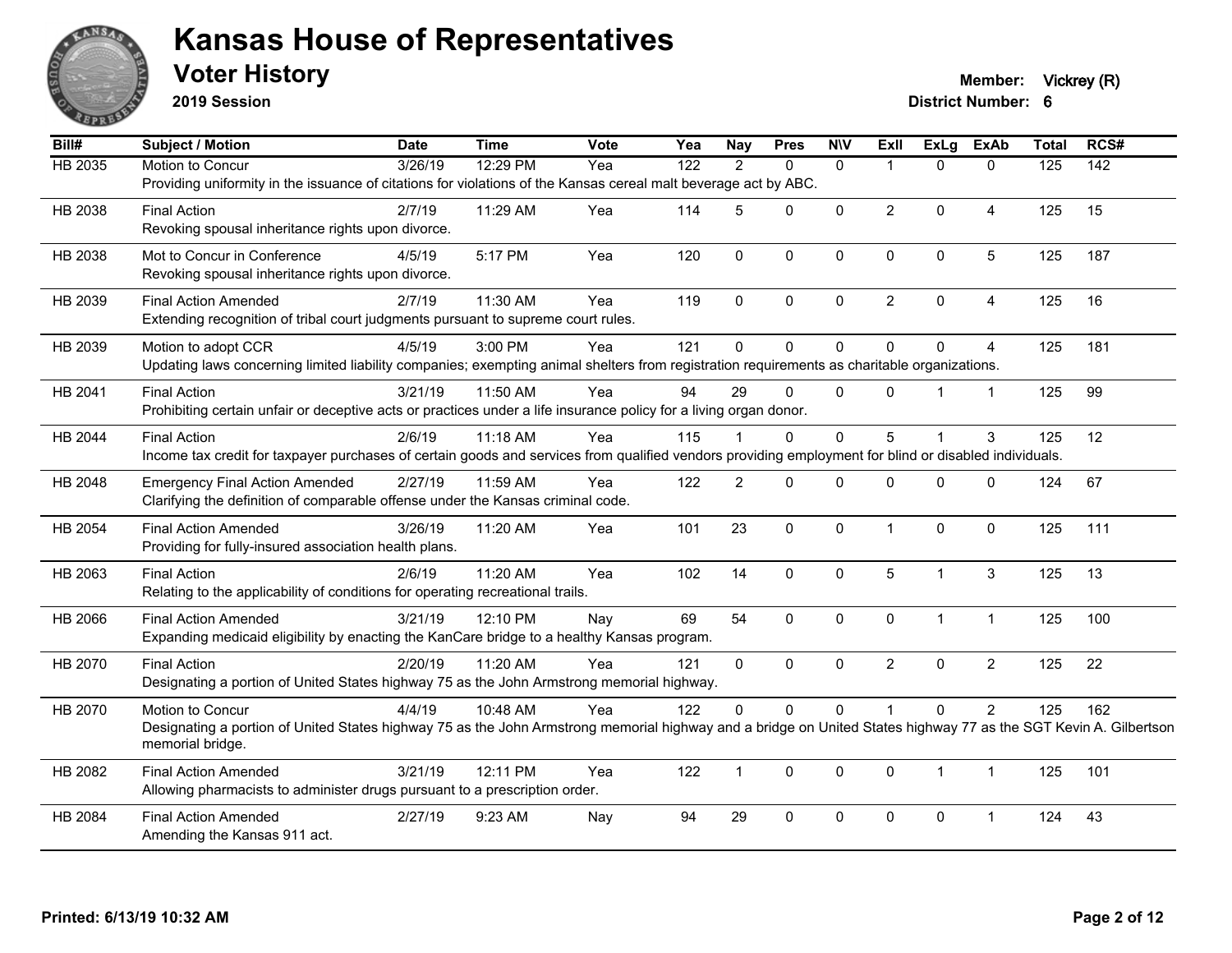

**2019 Session**

| Bill#          | Subject / Motion                                                                                                                                                                                  | <b>Date</b> | <b>Time</b> | Vote | Yea | <b>Nay</b>      | <b>Pres</b>  | <b>N\V</b>   | ExII           | <b>ExLg</b>    | <b>ExAb</b>    | <b>Total</b> | RCS# |
|----------------|---------------------------------------------------------------------------------------------------------------------------------------------------------------------------------------------------|-------------|-------------|------|-----|-----------------|--------------|--------------|----------------|----------------|----------------|--------------|------|
| <b>HB 2084</b> | Motion to Concur                                                                                                                                                                                  | 4/4/19      | 10:57 AM    | Nay  | 87  | $\overline{35}$ | $\Omega$     | $\mathbf{0}$ | 1              | $\Omega$       | 2              | 125          | 163  |
|                | Amending the Kansas 911 act.                                                                                                                                                                      |             |             |      |     |                 |              |              |                |                |                |              |      |
| HB 2085        | <b>Final Action Amended</b>                                                                                                                                                                       | 2/22/19     | 11:08 AM    | Yea  | 117 | 0               | $\mathbf 0$  | $\pmb{0}$    | 3              | $\Omega$       | $\overline{5}$ | 125          | 33   |
|                | Concerning requirements for the reinstatement of a forfeited benefit unit of a rural water district.                                                                                              |             |             |      |     |                 |              |              |                |                |                |              |      |
| HB 2085        | Mot to Concur in Conference                                                                                                                                                                       | 4/4/19      | 10:59 AM    | Yea  | 122 | $\Omega$        | $\Omega$     | $\mathbf 0$  | 1              | $\Omega$       | $\overline{c}$ | 125          | 164  |
|                | Extending the repayment period for municipal loans for public water supply projects and clarifying the reinstatement requirements for rural water district forfeited<br>benefit units.            |             |             |      |     |                 |              |              |                |                |                |              |      |
| HB 2087        | <b>Final Action Amended</b>                                                                                                                                                                       | 2/21/19     | 11:20 AM    | ExAb | 116 | $\mathbf{1}$    | $\pmb{0}$    | 0            | $\overline{4}$ | $\mathbf 1$    | $\sqrt{3}$     | 125          | 26   |
|                | Allowing certain light screening material on motor vehicle windows.                                                                                                                               |             |             |      |     |                 |              |              |                |                |                |              |      |
| HB 2087        | Motion to adopt CCR                                                                                                                                                                               | 4/5/19      | 11:14 AM    | Yea  | 123 | $\mathbf 0$     | $\pmb{0}$    | $\mathbf 0$  | $\mathbf 0$    | $\mathbf 0$    | $\overline{c}$ | 125          | 176  |
|                | Changing the definition of school bus for purposes of the motor-fuel tax law.                                                                                                                     |             |             |      |     |                 |              |              |                |                |                |              |      |
| HB 2097        | <b>Final Action</b>                                                                                                                                                                               | 2/21/19     | 11:21 AM    | ExAb | 116 | $\mathbf 1$     | $\mathbf 0$  | $\mathbf 0$  | $\overline{4}$ | $\overline{1}$ | $\mathbf{3}$   | 125          | 27   |
|                | Providing method for calculating cost of keeping civil prisoners in county jail.                                                                                                                  |             |             |      |     |                 |              |              |                |                |                |              |      |
| HB 2101        | <b>Final Action Amended</b>                                                                                                                                                                       | 2/22/19     | 11:09 AM    | Yea  | 116 | $\mathbf 1$     | $\mathbf 0$  | $\mathbf 0$  | 3              | $\mathbf{0}$   | 5              | 125          | 34   |
|                | Updating state credit union statutes.                                                                                                                                                             |             |             |      |     |                 |              |              |                |                |                |              |      |
| HB 2103        | <b>Final Action</b>                                                                                                                                                                               | 2/27/19     | 9:24 AM     | Yea  | 122 | 1               | $\mathbf 0$  | $\mathbf 0$  | $\Omega$       | 0              | $\mathbf 1$    | 124          | 44   |
|                | Amending the revised Kansas code for care of children to provide requirements for placement of a child in a qualified residential treatment program.                                              |             |             |      |     |                 |              |              |                |                |                |              |      |
| HB 2103        | Motion to Concur                                                                                                                                                                                  | 4/4/19      | 11:02 AM    | Yea  | 120 | $\overline{2}$  | $\mathbf{0}$ | $\Omega$     |                | $\Omega$       | 2              | 125          | 165  |
|                | Amending the revised Kansas code for care of children to provide requirements for placement of a child in a qualified residential treatment program.                                              |             |             |      |     |                 |              |              |                |                |                |              |      |
| HB 2104        | <b>Final Action Amended</b>                                                                                                                                                                       | 2/21/19     | 11:22 AM    | ExAb | 117 | $\Omega$        | $\mathbf{0}$ | $\Omega$     | 4              | $\overline{1}$ | 3              | 125          | 28   |
|                | Amendments related to driving under the influence, including preliminary screening tests, implied consent advisories and test refusal.                                                            |             |             |      |     |                 |              |              |                |                |                |              |      |
| HB 2105        | <b>Final Action</b>                                                                                                                                                                               | 2/21/19     | 11:23 AM    | ExAb | 117 | $\Omega$        | $\mathbf 0$  | $\mathbf 0$  | 4              | $\mathbf 1$    | $\sqrt{3}$     | 125          | 29   |
|                | Updating laws concerning limited liability companies.                                                                                                                                             |             |             |      |     |                 |              |              |                |                |                |              |      |
| HB 2118        | <b>Final Action Amended</b>                                                                                                                                                                       | 3/27/19     | 8:54 AM     | Yea  | 106 | 18              | $\mathbf{0}$ | $\mathbf{0}$ | $\Omega$       | $\mathbf{0}$   | $\mathbf{1}$   | 125          | 149  |
|                | Providing income tax credits for aerospace and aviation program graduates and their employers.                                                                                                    |             |             |      |     |                 |              |              |                |                |                |              |      |
| HB 2119        | <b>Final Action Amended</b>                                                                                                                                                                       | 2/22/19     | 11:10 AM    | Yea  | 117 | 0               | $\mathbf 0$  | $\mathbf 0$  | 3              | $\Omega$       | 5              | 125          | 35   |
|                | Empowering the KPERS board to develop policies and procedures relating to procurement, enter into certain contracts and allow travel for trustees and employees of<br>the system.                 |             |             |      |     |                 |              |              |                |                |                |              |      |
| HB 2119        | Motion to adopt CCR                                                                                                                                                                               | 4/5/19      | 5:14 PM     | Yea  | 117 | 3               | $\mathbf{0}$ | $\Omega$     | $\Omega$       | $\Omega$       | 5              | 125          | 186  |
|                | Providing for licensed pharmacists to administer certain drugs, authorizing certain business entities to hire physicians and chiropractors and requiring electronic<br>prescriptions for opiates. |             |             |      |     |                 |              |              |                |                |                |              |      |
| HB 2123        | <b>Final Action</b>                                                                                                                                                                               | 2/20/19     | 11:08 AM    | Yea  | 121 | 0               | $\pmb{0}$    | $\mathbf 0$  | $\overline{2}$ | $\mathbf 0$    | $\overline{2}$ | 125          | 23   |
|                | Amending the Kansas national guard educational assistance act.                                                                                                                                    |             |             |      |     |                 |              |              |                |                |                |              |      |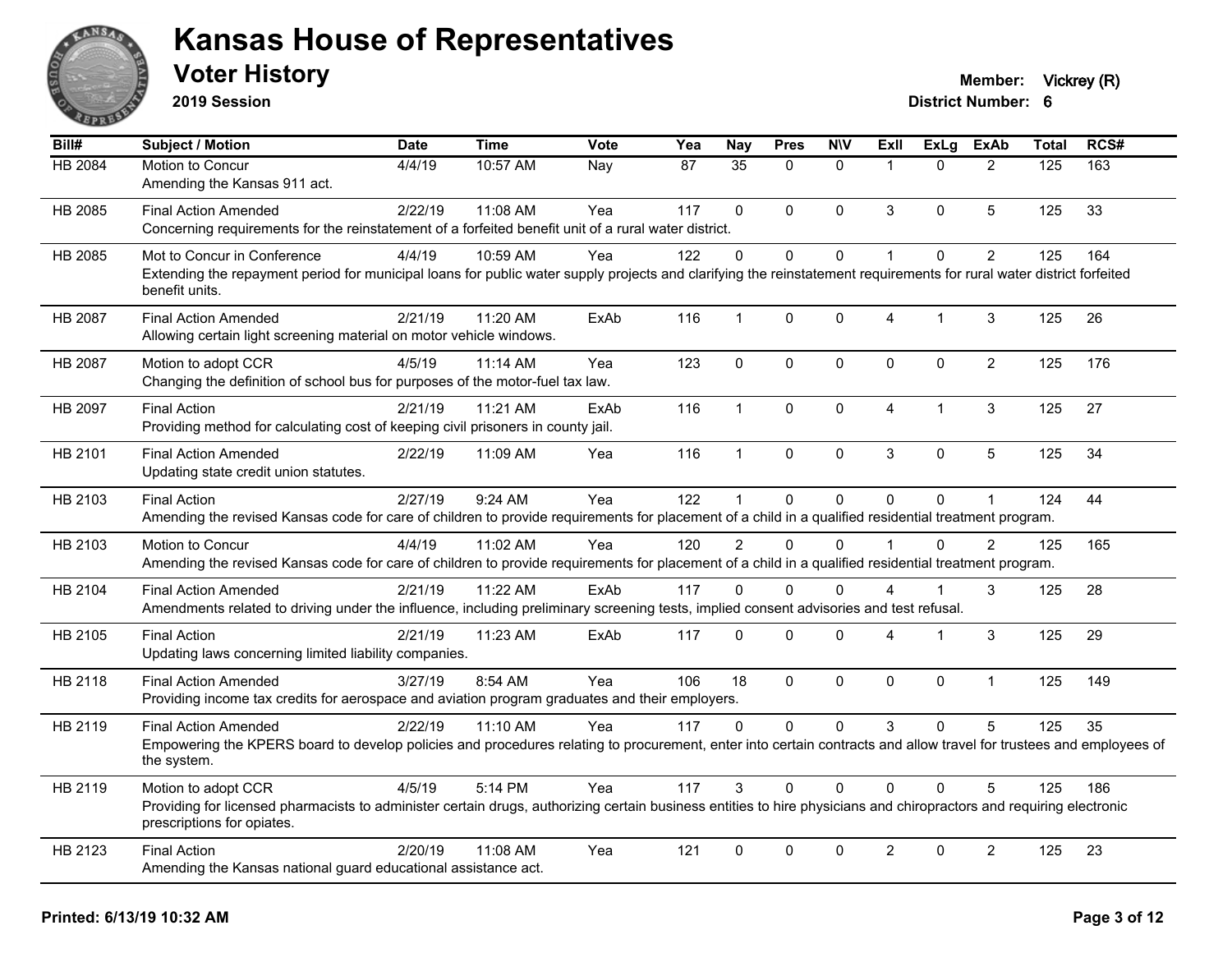

**2019 Session**

| Bill#          | Subject / Motion                                                                                                                                                                                                                                                         | <b>Date</b> | <b>Time</b> | <b>Vote</b> | Yea | <b>Nay</b>     | <b>Pres</b>    | <b>NIV</b>   | <b>ExII</b>          | ExLg           | <b>ExAb</b>    | <b>Total</b> | RCS# |
|----------------|--------------------------------------------------------------------------------------------------------------------------------------------------------------------------------------------------------------------------------------------------------------------------|-------------|-------------|-------------|-----|----------------|----------------|--------------|----------------------|----------------|----------------|--------------|------|
| <b>HB 2125</b> | <b>Final Action</b>                                                                                                                                                                                                                                                      | 2/21/19     | 11:24 AM    | ExAb        | 115 | $\overline{2}$ | $\mathbf{0}$   | $\Omega$     | $\overline{4}$       |                | 3              | 125          | 30   |
|                | Requiring licensees operating a motor vehicle to promptly deliver driver's license upon demand by authorized persons.                                                                                                                                                    |             |             |             |     |                |                |              |                      |                |                |              |      |
| HB 2126        | <b>Final Action Amended</b>                                                                                                                                                                                                                                              | 2/27/19     | $9:25$ AM   | Yea         | 113 | 10             | $\Omega$       | $\Omega$     | $\Omega$             | $\mathbf{0}$   | $\mathbf{1}$   | 124          | 45   |
|                | Regulating the operation of electric-assisted scooters on roads and highways.                                                                                                                                                                                            |             |             |             |     |                |                |              |                      |                |                |              |      |
| HB 2126        | Motion to adopt CCR                                                                                                                                                                                                                                                      | 4/5/19      | 11:16 AM    | Yea         | 123 | 0              | $\mathbf 0$    | 0            | $\mathbf{0}$         | $\mathbf 0$    | $\overline{c}$ | 125          | 177  |
|                | Adopting the Driver's Privacy Protection Act.                                                                                                                                                                                                                            |             |             |             |     |                |                |              |                      |                |                |              |      |
| HB 2127        | <b>Final Action</b>                                                                                                                                                                                                                                                      | 2/21/19     | 11:25 AM    | ExAb        | 117 | 0              | $\mathbf 0$    | $\mathbf 0$  | $\overline{4}$       | $\overline{1}$ | 3              | 125          | 31   |
|                | Eliminating the marking requirements for certain truck and truck tractors.                                                                                                                                                                                               |             |             |             |     |                |                |              |                      |                |                |              |      |
| HB 2133        | <b>Final Action Amended</b>                                                                                                                                                                                                                                              | 3/13/19     | 11:22 AM    | Yea         | 121 | $\overline{2}$ | $\mathbf 0$    | 0            | 0                    | $\mathbf 0$    | $\mathbf{1}$   | 124          | 84   |
|                | Required reporting for entities who deliver alcoholic liquors to consumers.                                                                                                                                                                                              |             |             |             |     |                |                |              |                      |                |                |              |      |
|                |                                                                                                                                                                                                                                                                          |             |             |             |     |                |                |              |                      |                |                |              |      |
| HB 2137        | <b>Final Action</b><br>Legislative review of exceptions to disclosure of public records under the Kansas open records act.                                                                                                                                               | 3/26/19     | 11:21 AM    | Yea         | 124 | 0              | $\mathbf{0}$   | $\mathbf 0$  | $\blacktriangleleft$ | $\mathbf{0}$   | $\mathbf 0$    | 125          | 112  |
|                |                                                                                                                                                                                                                                                                          |             |             |             |     |                |                |              |                      |                |                |              |      |
| HB 2140        | <b>Final Action</b>                                                                                                                                                                                                                                                      | 2/27/19     | 9:27 AM     | Yea         | 123 | $\Omega$       | $\mathbf 0$    | 0            | $\Omega$             | $\mathbf 0$    | $\mathbf{1}$   | 124          | 46   |
|                | Allowing agents of the KBI to participate in the Kansas DROP act and extending the sunset date for the act.                                                                                                                                                              |             |             |             |     |                |                |              |                      |                |                |              |      |
| HB 2140        | Motion to adopt CCR                                                                                                                                                                                                                                                      | 5/4/19      | 10:04 PM    | Nay         | 98  | 26             | $\mathbf{0}$   | $\mathbf{1}$ | $\Omega$             | $\mathbf{0}$   | $\mathbf{0}$   | 125          | 197  |
|                | Providing sales tax authority for Dickinson, Finney, Jackson, Russell, Thomas and Wabaunsee counties; specifying certain county sales tax collection requirements of<br>director of taxation; and providing a sales tax exemption for sales of certain coins or bullion. |             |             |             |     |                |                |              |                      |                |                |              |      |
|                |                                                                                                                                                                                                                                                                          |             |             |             |     |                |                |              |                      |                |                |              |      |
| HB 2143        | <b>Final Action</b>                                                                                                                                                                                                                                                      | 2/20/19     | 11:09 AM    | Yea         | 121 | $\mathbf 0$    | $\mathbf{0}$   | 0            | $\overline{2}$       | $\mathbf 0$    | $\overline{2}$ | 125          | 24   |
|                | Updating the version of risk-based capital instructions in effect.                                                                                                                                                                                                       |             |             |             |     |                |                |              |                      |                |                |              |      |
| HB 2144        | <b>Emergency Final Action Amended</b>                                                                                                                                                                                                                                    | 2/27/19     | 12:02 PM    | Yea         | 84  | 40             | $\mathbf{0}$   | $\Omega$     | $\Omega$             | $\mathbf{0}$   | $\mathbf{0}$   | 124          | 68   |
|                | Budget and taxing authority of community colleges; articulation of credits; and student residency requirements.                                                                                                                                                          |             |             |             |     |                |                |              |                      |                |                |              |      |
| HB 2144        | Mot to Concur in Conference                                                                                                                                                                                                                                              | 4/4/19      | 11:06 AM    | Yea         | 116 | 6              | $\Omega$       | 0            | $\mathbf 1$          | $\mathbf 0$    | $\overline{c}$ | 125          | 166  |
|                | Requiring community colleges to publish certain taxpayer and student transparency data.                                                                                                                                                                                  |             |             |             |     |                |                |              |                      |                |                |              |      |
| HB 2147        | <b>Final Action Amended</b>                                                                                                                                                                                                                                              | 2/27/19     | 9:28 AM     | Yea         | 123 | $\mathbf 0$    | $\mathbf 0$    | 0            | $\Omega$             | $\mathbf 0$    | $\mathbf{1}$   | 124          | 47   |
|                | Increasing bond maturity limitations in the Kansas rural housing incentive district act.                                                                                                                                                                                 |             |             |             |     |                |                |              |                      |                |                |              |      |
| HB 2154        | <b>Final Action</b>                                                                                                                                                                                                                                                      | 3/27/19     | 8:56 AM     | Nay         | 111 | 12             | $\overline{1}$ | 0            | $\mathbf{0}$         | $\mathbf 0$    | $\mathbf{1}$   | 125          | 150  |
|                | Making unemployment benefits available for federal and state employees who are required to work without pay.                                                                                                                                                             |             |             |             |     |                |                |              |                      |                |                |              |      |
| HB 2160        | <b>Final Action Amended</b>                                                                                                                                                                                                                                              | 3/8/19      | 8:38 AM     | Yea         | 112 | $\overline{7}$ | $\Omega$       | 0            | $\mathbf{0}$         | $\mathbf{1}$   | 4              | 124          | 78   |
|                | Providing sales tax authority for Wabaunsee county.                                                                                                                                                                                                                      |             |             |             |     |                |                |              |                      |                |                |              |      |
|                |                                                                                                                                                                                                                                                                          |             | $9:34$ AM   | Yea         |     |                |                |              | $\Omega$             |                | 1              |              |      |
| HB 2167        | <b>Final Action Amended</b><br>Establishing a system for the transfer of certain deer hunting permits to nonresidents.                                                                                                                                                   | 2/27/19     |             |             | 63  | 60             | $\mathbf{0}$   | 0            |                      | $\pmb{0}$      |                | 124          | 48   |
|                |                                                                                                                                                                                                                                                                          |             |             |             |     |                |                |              |                      |                |                |              |      |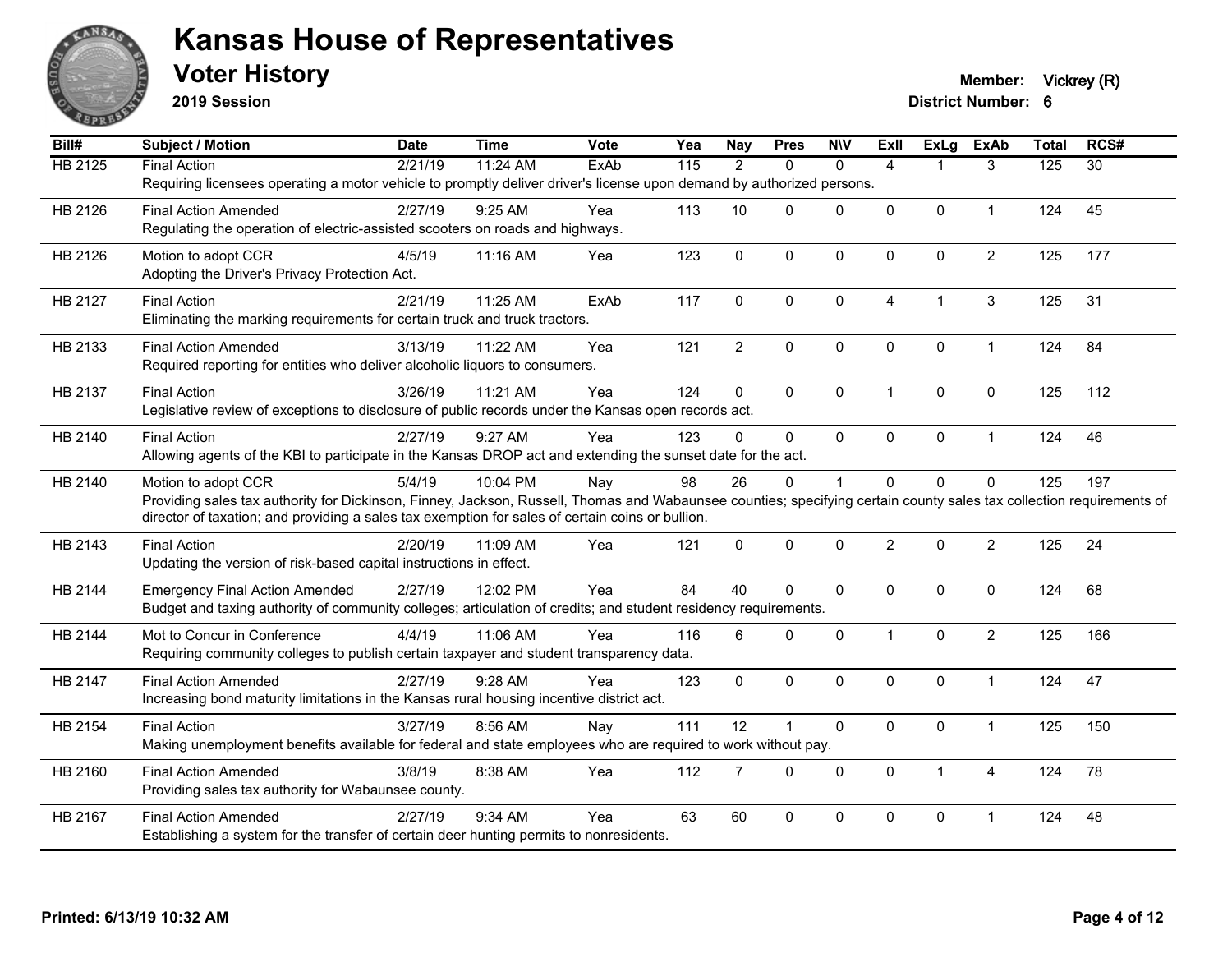

**2019 Session**

**Voter History Member:** Vickrey (R)

| Bill#          | <b>Subject / Motion</b>                                                                                                                                                                                               | <b>Date</b> | <b>Time</b> | <b>Vote</b> | Yea | Nay                     | <b>Pres</b>  | <b>NIV</b>   | ExII           | ExLg        | <b>ExAb</b>    | <b>Total</b> | RCS# |
|----------------|-----------------------------------------------------------------------------------------------------------------------------------------------------------------------------------------------------------------------|-------------|-------------|-------------|-----|-------------------------|--------------|--------------|----------------|-------------|----------------|--------------|------|
| <b>HB 2167</b> | Motion to adopt CCR                                                                                                                                                                                                   | 4/5/19      | 6:17 PM     | Yea         | 114 | 3                       | $\Omega$     | 3            | $\Omega$       | 0           | 5              | 125          | 189  |
|                | Senate Substitute for HB 2167 by Committee on Agriculture and Natural Resources - Establishing a commercial industrial hemp program.                                                                                  |             |             |             |     |                         |              |              |                |             |                |              |      |
| HB 2168        | <b>Final Action Amended</b>                                                                                                                                                                                           | 2/27/19     | $9:35$ AM   | Yea         | 122 |                         | 0            | $\Omega$     | $\Omega$       | 0           | 1              | 124          | 49   |
|                | Authorizing the state board of regents to sell and convey certain real property in Cherokee, Riley, Saline and Douglas counties on behalf of Kansas state university and<br>the university of Kansas.                 |             |             |             |     |                         |              |              |                |             |                |              |      |
| HB 2173        | <b>Final Action Amended</b><br>Establishing a commercial industrial hemp program.                                                                                                                                     | 3/26/19     | 11:22 AM    | Yea         | 119 | 5                       | 0            | 0            | $\mathbf{1}$   | 0           | 0              | 125          | 113  |
| HB 2174        | <b>Final Action</b><br>Extending the sunset date of the state use law for five years.                                                                                                                                 | 2/27/19     | $9:36$ AM   | Yea         | 123 | $\mathbf 0$             | 0            | 0            | $\mathbf 0$    | $\mathbf 0$ | $\mathbf{1}$   | 124          | 50   |
| HB 2177        | <b>Final Action</b><br>Pertaining to the accounting treatment of certain derivative instruments of fixed index annuities.                                                                                             | 2/27/19     | 9:38 AM     | Yea         | 122 | $\overline{2}$          | $\Omega$     | 0            | $\Omega$       | $\Omega$    | $\mathbf 0$    | 124          | 51   |
| HB 2177        | Motion to adopt CCR<br>Updating accounting and reporting requirements of hedging transactions, risk-based capital instructions and enterprise risk reports and updating definitions for<br>fraudulent insurance acts. | 4/5/19      | 3:04 PM     | Yea         | 120 | $\overline{\mathbf{1}}$ | $\Omega$     | $\Omega$     | $\Omega$       | $\Omega$    | 4              | 125          | 182  |
| HB 2178        | <b>Final Action Amended</b><br>Amending the Kansas underground utility damage prevention act.                                                                                                                         | 2/27/19     | 9:39 AM     | Yea         | 122 | $\overline{2}$          | $\Omega$     | 0            | $\mathbf 0$    | $\Omega$    | $\mathbf 0$    | 124          | 52   |
| HB 2178        | Motion to Concur<br>Amending the Kansas underground utility damage prevention act.                                                                                                                                    | 4/1/19      | 2:17 PM     | Yea         | 120 | $\mathbf 0$             | 0            | $\mathbf{1}$ | $\mathbf{1}$   | $\mathbf 0$ | $\overline{3}$ | 125          | 160  |
| HB 2179        | <b>Final Action</b><br>Adopting the Driver's Privacy Protection Act.                                                                                                                                                  | 3/25/19     | 10:32 AM    | Yea         | 124 | $\mathbf 0$             | 0            | $\mathbf 0$  | $\mathbf{1}$   | 0           | 0              | 125          | 102  |
| HB 2185        | <b>Final Action Amended</b><br>Clarifying the naturopathic medicine scope of practice to include diagnostic imaging.                                                                                                  | 2/27/19     | 9:40 AM     | Yea         | 123 | $\mathbf{1}$            | 0            | 0            | $\mathbf 0$    | 0           | 0              | 124          | 53   |
| HB 2188        | <b>Final Action</b><br>Dissolving the White Clay watershed district no. 26, city of Atchison assumes obligations and amending the tax lid relating to the dissolution of any taxing subdivision.                      | 3/19/19     | 11:20 AM    | Yea         | 125 | $\mathbf{0}$            | $\mathbf{0}$ | $\Omega$     | $\mathbf{0}$   | $\Omega$    | $\Omega$       | 125          | 88   |
| HB 2191        | <b>Final Action</b><br>Amending the procedure for execution of a search warrant for electronically stored information.                                                                                                | 2/27/19     | 9:41 AM     | Yea         | 124 | $\mathbf 0$             | $\Omega$     | 0            | $\mathbf 0$    | 0           | 0              | 124          | 54   |
| HB 2198        | <b>Final Action</b><br>Allowing the use of expedited partner therapy to treat a sexually transmitted disease.                                                                                                         | 2/27/19     | 9:45 AM     | Yea         | 89  | 35                      | 0            | 0            | $\mathbf 0$    | $\Omega$    | 0              | 124          | 55   |
| HB 2199        | <b>Final Action</b><br>Amending documentation requirements related to preparation of dead bodies.                                                                                                                     | 2/20/19     | 11:10 AM    | Yea         | 120 | $\mathbf{1}$            | $\mathbf{0}$ | 0            | $\overline{2}$ | $\Omega$    | $\overline{2}$ | 125          | 25   |
| HB 2201        | <b>Final Action</b><br>Updating statutory references necessitated by 2012 executive reorganization order no. 41 related to administration of tuberculosis programs.                                                   | 2/25/19     | 11:20 AM    | Yea         | 118 | $\mathbf{0}$            | $\mathbf{0}$ | $\Omega$     |                |             | 4              | 124          | 37   |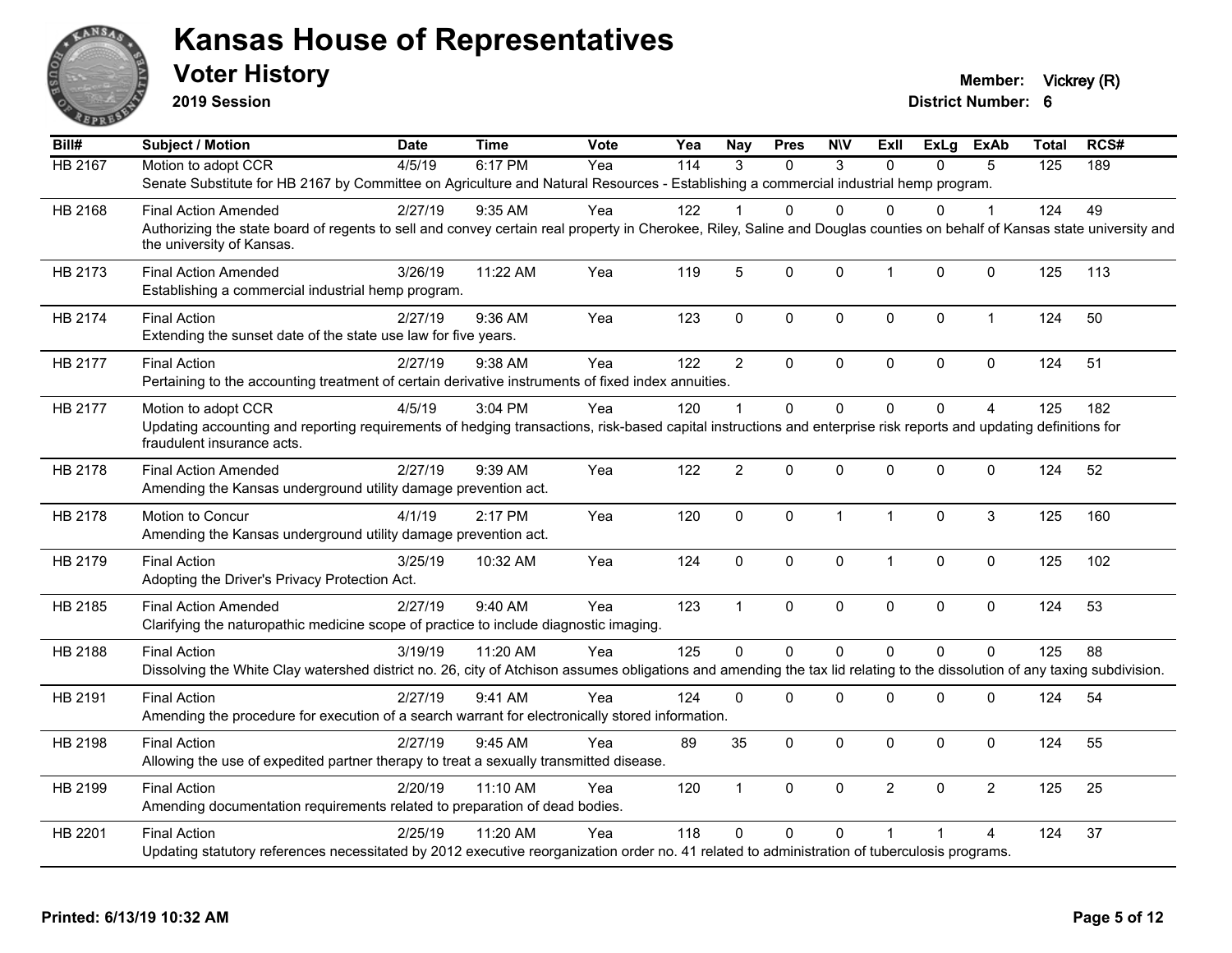

**2019 Session**

| Bill#   | <b>Subject / Motion</b>                                                                                                                                                                                                                                                                                                                              | <b>Date</b> | <b>Time</b> | Vote | Yea | Nay             | <b>Pres</b> | <b>NIV</b>     | ExII         | ExLg         | <b>ExAb</b>    | <b>Total</b> | RCS# |
|---------|------------------------------------------------------------------------------------------------------------------------------------------------------------------------------------------------------------------------------------------------------------------------------------------------------------------------------------------------------|-------------|-------------|------|-----|-----------------|-------------|----------------|--------------|--------------|----------------|--------------|------|
| HB 2203 | <b>Emergency Final Action</b>                                                                                                                                                                                                                                                                                                                        | 2/27/19     | 11:58 AM    | Nay  | 92  | $\overline{32}$ | $\Omega$    | $\Omega$       | $\Omega$     | $\Omega$     | $\Omega$       | 124          | 66   |
|         | Exempting individuals employed by the Kansas academies of U.S. department of defense STARBASE program from KPERS working after retirement requirements<br>and authorizing reimbursement of suspended retirement benefits for certain retirants.                                                                                                      |             |             |      |     |                 |             |                |              |              |                |              |      |
| HB 2203 | Motion to adopt CCR<br>Reconciling amendments to certain statutes.                                                                                                                                                                                                                                                                                   | 5/5/19      | 1:04 AM     | Yea  | 121 | $\Omega$        | $\Omega$    | $\overline{4}$ | $\Omega$     | $\Omega$     | $\Omega$       | 125          | 202  |
| HB 2206 | <b>Final Action</b><br>Changing the bonding and cost requirements for animals taken into custody under a violation of cruelty to animals.                                                                                                                                                                                                            | 2/27/19     | $9:46$ AM   | Yea  | 124 | $\Omega$        | $\Omega$    | $\mathbf 0$    | $\mathbf{0}$ | $\Omega$     | 0              | 124          | 56   |
| HB 2209 | <b>Final Action</b><br>Authorizing the state board of regents to purchase cybersecurity insurance.                                                                                                                                                                                                                                                   | 2/27/19     | 9:47 AM     | Yea  | 124 | $\Omega$        | $\Omega$    | $\mathbf 0$    | $\mathbf{0}$ | $\mathbf{0}$ | 0              | 124          | 57   |
| HB 2209 | Motion to Adopt CCR<br>Establishing the unclaimed life insurance benefits act, updating certain definitions pertaining to unfair trade practices and association health plans, and providing for<br>third party administrator fees, the purchase of cybersecurity insurance by the Kansas board of regents and certain healthcare benefits coverage. | 4/5/19      | 12:50 PM    | Yea  | 84  | 39              | $\Omega$    | $\mathbf{0}$   | $\Omega$     | $\Omega$     | $\overline{2}$ | 125          | 180  |
| HB 2211 | <b>Final Action</b><br>Allowing judges to waive or reduce driver's license reinstatement fees.                                                                                                                                                                                                                                                       | 2/27/19     | 9:48 AM     | Yea  | 122 | $\overline{2}$  | $\Omega$    | $\mathbf{0}$   | $\Omega$     | $\Omega$     | $\mathbf 0$    | 124          | 58   |
| HB 2214 | <b>Final Action Amended</b><br>Changing the definition of school bus for purposes of the motor-fuel tax law.                                                                                                                                                                                                                                         | 2/27/19     | 9:49 AM     | Yea  | 124 | $\mathbf{0}$    | $\Omega$    | $\mathbf{0}$   | $\Omega$     | $\mathbf{0}$ | $\Omega$       | 124          | 59   |
| HB 2214 | Motion to Adopt CCR<br>Senate Substitute for HB 2214 by Committee on Transportation - Providing for an increase in registration fees for electric and hybrid vehicles.                                                                                                                                                                               | 4/5/19      | 3:23 PM     | Nav  | 80  | 41              | $\Omega$    | $\mathbf{0}$   | $\Omega$     | $\Omega$     | 4              | 125          | 183  |
| HB 2215 | <b>Final Action</b><br>Kansas state fair board is authorized to create a nonprofit corporation for the benefit of the state fair.                                                                                                                                                                                                                    | 2/26/19     | 9:23 AM     | Yea  | 122 | 0               | $\Omega$    | $\overline{1}$ | $\Omega$     | $\mathbf 0$  | $\overline{1}$ | 124          | 38   |
| HB 2223 | <b>Emergency Final Action Amended</b><br>Replacing vineyard permits with producer permits to allow individuals to use a wider variety of agricultural products in the production of wine under such permit.                                                                                                                                          | 2/27/19     | 12:03 PM    | Yea  | 124 | $\Omega$        | $\Omega$    | $\mathbf 0$    | $\mathbf 0$  | $\Omega$     | $\Omega$       | 124          | 69   |
| HB 2223 | Motion to adopt CCR<br>Adopting economic development program evaluation and information disclosure regimes and expanding economic development incentive financing to address<br>housing shortages.                                                                                                                                                   | 5/2/19      | 11:35 AM    | Yea  | 123 | $\Omega$        | $\Omega$    |                | $\Omega$     | $\Omega$     |                | 125          | 191  |
| HB 2225 | <b>Final Action</b><br>Adding on-track train equipment to the circumstances that a vehicle driver must stop at railroad crossings.                                                                                                                                                                                                                   | 2/27/19     | 9:50 AM     | Yea  | 121 | 3               | $\Omega$    | $\mathbf 0$    | $\Omega$     | $\Omega$     | $\mathbf 0$    | 124          | 60   |
| HB 2225 | Motion to adopt CCR<br>Senate Substitute for HB 2225 by Committee on Transportation - Providing for an increase in permit fees for oversize or overweight vehicles and required registration<br>for escort vehicle service operators.                                                                                                                | 4/5/19      | 11:19 AM    | Nay  | 91  | 32              | $\Omega$    | $\mathbf{0}$   | $\Omega$     | $\Omega$     | $\overline{2}$ | 125          | 178  |
| HB 2239 | <b>Final Action Amended</b><br>Liquor sales by licensees in common consumption areas.                                                                                                                                                                                                                                                                | 2/27/19     | 9:51 AM     | Yea  | 121 | 3               | $\Omega$    | $\mathbf{0}$   | $\Omega$     | $\Omega$     | $\mathbf{0}$   | 124          | 61   |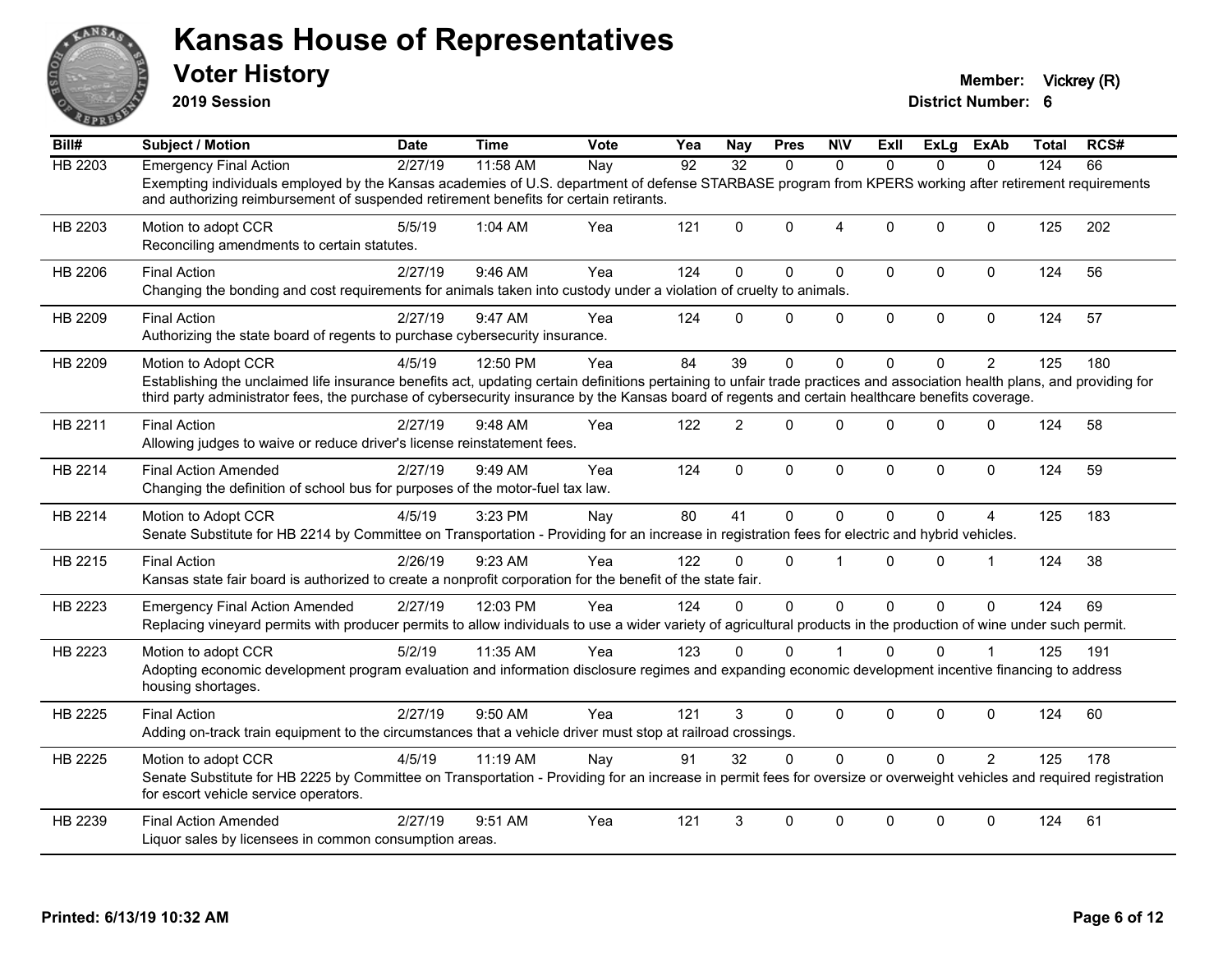

**2019 Session**

| Bill#   | Subject / Motion                                                                                                                                                                                                                                                                                                                                      | <b>Date</b> | <b>Time</b> | <b>Vote</b> | Yea            | <b>Nay</b>     | <b>Pres</b>  | <b>NIV</b>   | ExII                 | <b>ExLg</b>  | <b>ExAb</b>    | Total | RCS# |
|---------|-------------------------------------------------------------------------------------------------------------------------------------------------------------------------------------------------------------------------------------------------------------------------------------------------------------------------------------------------------|-------------|-------------|-------------|----------------|----------------|--------------|--------------|----------------------|--------------|----------------|-------|------|
| HB 2243 | <b>Final Action Amended</b>                                                                                                                                                                                                                                                                                                                           | 2/27/19     | 9:52 AM     | Yea         | 118            | 6              | $\mathbf{0}$ | $\mathbf{0}$ | $\Omega$             | $\Omega$     | $\Omega$       | 124   | 62   |
|         | Exempting animal shelters from registration requirements as a charitable organization.                                                                                                                                                                                                                                                                |             |             |             |                |                |              |              |                      |              |                |       |      |
| HB 2244 | <b>Final Action Amended</b>                                                                                                                                                                                                                                                                                                                           | 3/27/19     | $9:00$ AM   | Nay         | 89             | 35             | $\Omega$     | $\mathbf 0$  | $\mathbf 0$          | $\Omega$     | 1              | 125   | 151  |
|         | Authorizing the use of cannabidiol treatment preparation to treat certain medical conditions.                                                                                                                                                                                                                                                         |             |             |             |                |                |              |              |                      |              |                |       |      |
| HB 2246 | <b>Final Action</b>                                                                                                                                                                                                                                                                                                                                   | 2/27/19     | 9:15 AM     | Yea         | 121            | $\mathbf{1}$   | $\mathbf 0$  | $\mathbf{1}$ | $\mathbf 0$          | 0            | $\mathbf 1$    | 124   | 40   |
|         | Changing the requirements to begin production on distinctive license plates.                                                                                                                                                                                                                                                                          |             |             |             |                |                |              |              |                      |              |                |       |      |
| HB 2246 | Mot to Concur in Conference                                                                                                                                                                                                                                                                                                                           | 4/5/19      | 3:47 PM     | Nay         | $\overline{7}$ | 114            | $\mathbf 0$  | $\pmb{0}$    | $\mathbf{0}$         | $\mathbf 0$  | $\overline{4}$ | 125   | 185  |
|         | Changing the requirements to begin production on distinctive license plates and providing for the proud educator, alpha kappa alpha, knights of Columbus and current                                                                                                                                                                                  |             |             |             |                |                |              |              |                      |              |                |       |      |
|         | and veteran members of the United States army, navy, marine corps, air force and coast guard license plates.                                                                                                                                                                                                                                          |             |             |             |                |                |              |              |                      |              |                |       |      |
| HB 2248 | <b>Final Action</b>                                                                                                                                                                                                                                                                                                                                   | 2/27/19     | 9:54 AM     | Yea         | 122            | $\overline{2}$ | $\Omega$     | $\Omega$     | $\mathbf{0}$         | $\Omega$     | $\mathbf 0$    | 124   | 63   |
|         | Allowing all-terrain vehicles to cross federal or state highways.                                                                                                                                                                                                                                                                                     |             |             |             |                |                |              |              |                      |              |                |       |      |
| HB 2248 | Motion to adopt CCR                                                                                                                                                                                                                                                                                                                                   | 5/5/19      | $1:20$ AM   | Yea         | 110            | 11             | $\Omega$     | 4            | $\mathbf{0}$         | $\mathbf{0}$ | $\mathbf{0}$   | 125   | 203  |
|         | Delaying enforcement of the scrap metal theft reduction act, transferring responsibility for the scrap metal database to the Kansas bureau of investigation, reducing the                                                                                                                                                                             |             |             |             |                |                |              |              |                      |              |                |       |      |
|         | registration fee for scrap metal dealers and changing scrap metal dealer obligations under the scrap metal theft reduction act; amending the definition of "consumer<br>transaction" and "supplier" in the Kansas consumer protection act.                                                                                                            |             |             |             |                |                |              |              |                      |              |                |       |      |
|         |                                                                                                                                                                                                                                                                                                                                                       |             |             |             |                |                |              |              |                      |              |                |       |      |
| HB 2274 | <b>Final Action Amended</b>                                                                                                                                                                                                                                                                                                                           | 3/26/19     | 11:28 AM    | Yea         | 85             | 39             | $\Omega$     | $\Omega$     |                      | $\Omega$     | 0              | 125   | 114  |
|         | Requiring notification to patients that the effects of a medication abortion may be reversible.                                                                                                                                                                                                                                                       |             |             |             |                |                |              |              |                      |              |                |       |      |
| HB 2279 | <b>Emergency Final Action Amended</b>                                                                                                                                                                                                                                                                                                                 | 2/27/19     | 12:07 PM    | Yea         | 124            | $\Omega$       | $\Omega$     | $\mathbf 0$  | $\mathbf{0}$         | $\Omega$     | 0              | 124   | 73   |
|         | Requiring law enforcement officers to provide information about timing of release from custody when an arrest is made following a domestic violence call.                                                                                                                                                                                             |             |             |             |                |                |              |              |                      |              |                |       |      |
| HB 2281 | <b>Final Action</b>                                                                                                                                                                                                                                                                                                                                   | 2/27/19     | 9:55 AM     | Yea         | 102            | 22             | $\Omega$     | $\Omega$     | $\Omega$             | $\mathbf{0}$ | $\Omega$       | 124   | 64   |
|         | Providing that a court order modifying a criminal sentence only modifies the portion of the sentence referenced by the court and not remaining portions of the original                                                                                                                                                                               |             |             |             |                |                |              |              |                      |              |                |       |      |
|         | sentence.                                                                                                                                                                                                                                                                                                                                             |             |             |             |                |                |              |              |                      |              |                |       |      |
| HB 2290 | <b>Final Action Amended</b>                                                                                                                                                                                                                                                                                                                           | 2/27/19     | 9:56 AM     | Yea         | 124            | $\mathbf{0}$   | $\Omega$     | $\Omega$     | $\mathbf{0}$         | $\Omega$     | $\mathbf 0$    | 124   | 65   |
|         | Creating a crime victims compensation division within the attorney general's office.                                                                                                                                                                                                                                                                  |             |             |             |                |                |              |              |                      |              |                |       |      |
| HB 2290 | Motion to adopt CCR                                                                                                                                                                                                                                                                                                                                   | 5/5/19      | 12:25 AM    | Yea         | 123            | $\Omega$       | $\Omega$     | 2            | $\Omega$             | $\Omega$     | $\Omega$       | 125   | 201  |
|         | Establishing the Kansas closed case task force; creating the Kansas criminal justice reform commission; concerning criminal history record checks for entities                                                                                                                                                                                        |             |             |             |                |                |              |              |                      |              |                |       |      |
|         | providing care to children, the elderly or individuals with disabilities; creating a Kansas victim information and notification everyday (VINE) coordinator, a Kansas youth<br>suicide prevention coordinator, and a crime victims compensation division within the office of the attorney general; legislative review of exceptions to disclosure of |             |             |             |                |                |              |              |                      |              |                |       |      |
|         | public records under the Kansas open records act; and changing tort claims fund obligations for claims involving alleged violations of the Kansas open meetings act                                                                                                                                                                                   |             |             |             |                |                |              |              |                      |              |                |       |      |
|         | and open records act.                                                                                                                                                                                                                                                                                                                                 |             |             |             |                |                |              |              |                      |              |                |       |      |
| HB 2307 | <b>Final Action Amended</b>                                                                                                                                                                                                                                                                                                                           | 3/26/19     | 11:32 AM    | Nay         | 91             | 33             | $\Omega$     | $\Omega$     | $\blacktriangleleft$ | $\Omega$     | $\Omega$       | 125   | 115  |
|         | Establishing non-covered dental benefits under health insurance plans and limitations on plan changes.                                                                                                                                                                                                                                                |             |             |             |                |                |              |              |                      |              |                |       |      |
| HB 2314 | <b>Final Action Amended</b>                                                                                                                                                                                                                                                                                                                           | 3/26/19     | 11:33 AM    | Yea         | 97             | 27             | $\Omega$     | $\mathbf 0$  | 1                    | 0            | 0              | 125   | 116  |
|         | Rehabilitation of abandoned property by cities.                                                                                                                                                                                                                                                                                                       |             |             |             |                |                |              |              |                      |              |                |       |      |
|         |                                                                                                                                                                                                                                                                                                                                                       |             |             |             |                |                |              |              |                      |              |                |       |      |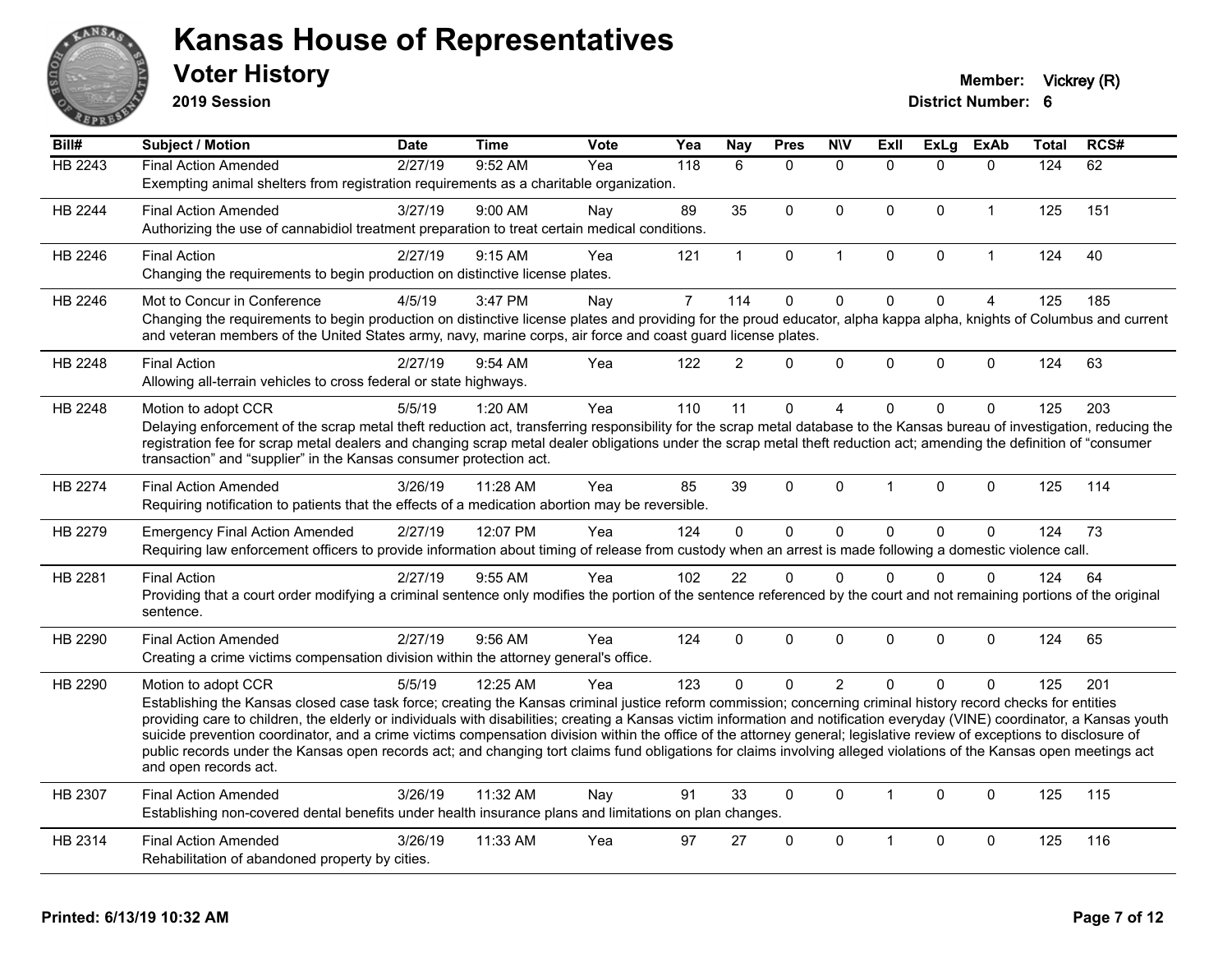

**2019 Session**

| Bill#           | <b>Subject / Motion</b>                                                                                                                                                | <b>Date</b> | <b>Time</b> | Vote | Yea             | <b>Nay</b>      | <b>Pres</b> | <b>N\V</b>     | ExIl           | <b>ExLg</b>    | <b>ExAb</b>      | <b>Total</b> | RCS#           |
|-----------------|------------------------------------------------------------------------------------------------------------------------------------------------------------------------|-------------|-------------|------|-----------------|-----------------|-------------|----------------|----------------|----------------|------------------|--------------|----------------|
| HB 2326         | <b>Final Action Amended</b>                                                                                                                                            | 3/27/19     | 9:02 AM     | Yea  | $\overline{83}$ | $\overline{41}$ | $\Omega$    | $\mathbf{0}$   | $\Omega$       | $\Omega$       | -1               | 125          | 152            |
|                 | Recognizing licenses to carry a concealed firearm issued by other jurisdictions.                                                                                       |             |             |      |                 |                 |             |                |                |                |                  |              |                |
| HB 2336         | <b>Emergency Final Action</b>                                                                                                                                          | 2/27/19     | 12:04 PM    | Yea  | 124             | $\Omega$        | $\Omega$    | $\mathbf{0}$   | $\Omega$       | $\Omega$       | $\mathbf{0}$     | 124          | 70             |
|                 | Clarifying when offenders under supervision of the secretary of corrections are awarded jail credit.                                                                   |             |             |      |                 |                 |             |                |                |                |                  |              |                |
| HB 2346         | <b>Emergency Final Action Amended</b>                                                                                                                                  | 2/27/19     | 12:06 PM    | Yea  | 113             | 11              | 0           | 0              | 0              | 0              | 0                | 124          | 72             |
|                 | Relating to standards for school-administered vision screenings.                                                                                                       |             |             |      |                 |                 |             |                |                |                |                  |              |                |
| HB 2360         | <b>Emergency Final Action Amended</b>                                                                                                                                  | 2/27/19     | 12:05 PM    | Yea  | 124             | $\mathbf{0}$    | 0           | $\mathbf 0$    | $\Omega$       | $\Omega$       | $\mathbf 0$      | 124          | 71             |
|                 | Concerning background checks of employees and volunteers that have unsupervised access to children, the elderly or individuals with disabilities.                      |             |             |      |                 |                 |             |                |                |                |                  |              |                |
| HB 2365         | <b>Final Action</b>                                                                                                                                                    | 2/26/19     | 9:24 AM     | Yea  | 122             | 0               | $\Omega$    |                | $\Omega$       | $\Omega$       | 1                | 124          | 39             |
|                 | Providing for confidential communications of Kansas national guard members in peer support counseling sessions.                                                        |             |             |      |                 |                 |             |                |                |                |                  |              |                |
|                 |                                                                                                                                                                        |             |             |      |                 |                 |             |                |                |                |                  |              |                |
| HB 2365         | Mot to Concur in Conference<br>Providing for confidential communications of Kansas national guard members in peer support counseling sessions.                         | 4/4/19      | 2:42 PM     | Yea  | 121             |                 | $\Omega$    | $\overline{2}$ | $\Omega$       | $\Omega$       | $\mathbf{1}$     | 125          | 167            |
|                 |                                                                                                                                                                        |             |             |      |                 |                 |             |                |                |                |                  |              |                |
| HB 2369         | <b>Final Action Amended</b>                                                                                                                                            | 3/27/19     | 9:03 AM     | Yea  | 114             | 10              | 0           | 0              | 0              | 0              |                  | 125          | 153            |
|                 | Authorizing the secretary of transportation to designate toll projects on new and existing highways and changing financing requirements for toll or turnpike projects. |             |             |      |                 |                 |             |                |                |                |                  |              |                |
| HB 2371         | <b>Final Action Amended</b>                                                                                                                                            | 3/27/19     | 9:04 AM     | Nay  | 102             | 22              | 0           | $\Omega$       | $\Omega$       | $\Omega$       | $\overline{1}$   | 125          | 154            |
|                 | Providing for an increase in permit fees for oversize or overweight vehicles and requiring registration for escort vehicle service operators.                          |             |             |      |                 |                 |             |                |                |                |                  |              |                |
| HB 2372         | <b>Final Action Amended</b>                                                                                                                                            | 3/27/19     | 9:06 AM     | Nay  | 73              | 51              | 0           | 0              | 0              | 0              | 1                | 125          | 155            |
|                 | Providing for an increase in registration fees for electric and hybrid vehicles.                                                                                       |             |             |      |                 |                 |             |                |                |                |                  |              |                |
| HB 2389         | <b>Final Action Amended</b>                                                                                                                                            | 3/26/19     | 11:35 AM    | Yea  | 122             | $\overline{2}$  | 0           | $\mathbf 0$    | $\mathbf 1$    | $\mathbf 0$    | 0                | 125          | 117            |
|                 | Requiring electronic prescriptions for certain controlled substances.                                                                                                  |             |             |      |                 |                 |             |                |                |                |                  |              |                |
| HB 2396         | <b>Final Action Amended</b>                                                                                                                                            | 3/26/19     | 11:36 AM    | Yea  | 97              | 27              | $\mathbf 0$ | $\mathbf 0$    | $\mathbf 1$    | $\overline{0}$ | $\pmb{0}$        | 125          | 118            |
|                 | Allowing use of certified drug abuse treatment programs for certain offenders convicted of unlawful cultivation or distribution of controlled substances.              |             |             |      |                 |                 |             |                |                |                |                  |              |                |
| HB 2402         | <b>Final Action Amended</b>                                                                                                                                            | 3/27/19     | 9:08 AM     | Yea  | 106             | 18              | $\Omega$    | $\Omega$       | $\Omega$       | $\Omega$       | 1                | 125          | 156            |
|                 | Authorizing certain business entities to hire physicians and chiropractors.                                                                                            |             |             |      |                 |                 |             |                |                |                |                  |              |                |
| <b>HCR 5015</b> | <b>EFA Amend and Debate</b>                                                                                                                                            | 5/29/19     | 11:33 AM    | Yea  | 116             | $\Omega$        | 0           | $\mathbf 0$    | $\Omega$       | $\mathbf{0}$   | $\boldsymbol{9}$ | 125          | 204            |
|                 | Ratifying and providing for continuation of the May 9, 2019, state of disaster emergency declaration for certain Kansas counties.                                      |             |             |      |                 |                 |             |                |                |                |                  |              |                |
| HR 6004         | <b>Final Action Amended</b>                                                                                                                                            | 1/23/19     | 11:14 AM    | Yea  | 104             | 15              | 0           | 0              | $\overline{2}$ | 0              | $\overline{4}$   | 125          | $\overline{7}$ |
|                 | Permanent rules of the House of Representatives for the 2019-2020 biennium.                                                                                            |             |             |      |                 |                 |             |                |                |                |                  |              |                |
|                 |                                                                                                                                                                        |             |             |      |                 |                 |             |                |                |                |                  |              |                |
| HR 6018         | <b>Final Action</b>                                                                                                                                                    | 3/26/19     | 11:37 AM    | Yea  | 124             | $\mathbf 0$     | 0           | $\mathbf 0$    | $\overline{1}$ | $\Omega$       | $\mathbf{0}$     | 125          | 119            |
|                 | Requesting the federal government address water issues in the Arkansas River basis.                                                                                    |             |             |      |                 |                 |             |                |                |                |                  |              |                |
| SB <sub>9</sub> | <b>Final Action</b>                                                                                                                                                    | 2/22/19     | 11:13 AM    | Yea  | 117             | $\Omega$        | $\Omega$    | 0              | 3              | $\Omega$       | 5                | 125          | 36             |
|                 | Authorizing the transfer of \$115,000,000 from the state general fund to the Kansas public employees retirement fund during fiscal year 2019.                          |             |             |      |                 |                 |             |                |                |                |                  |              |                |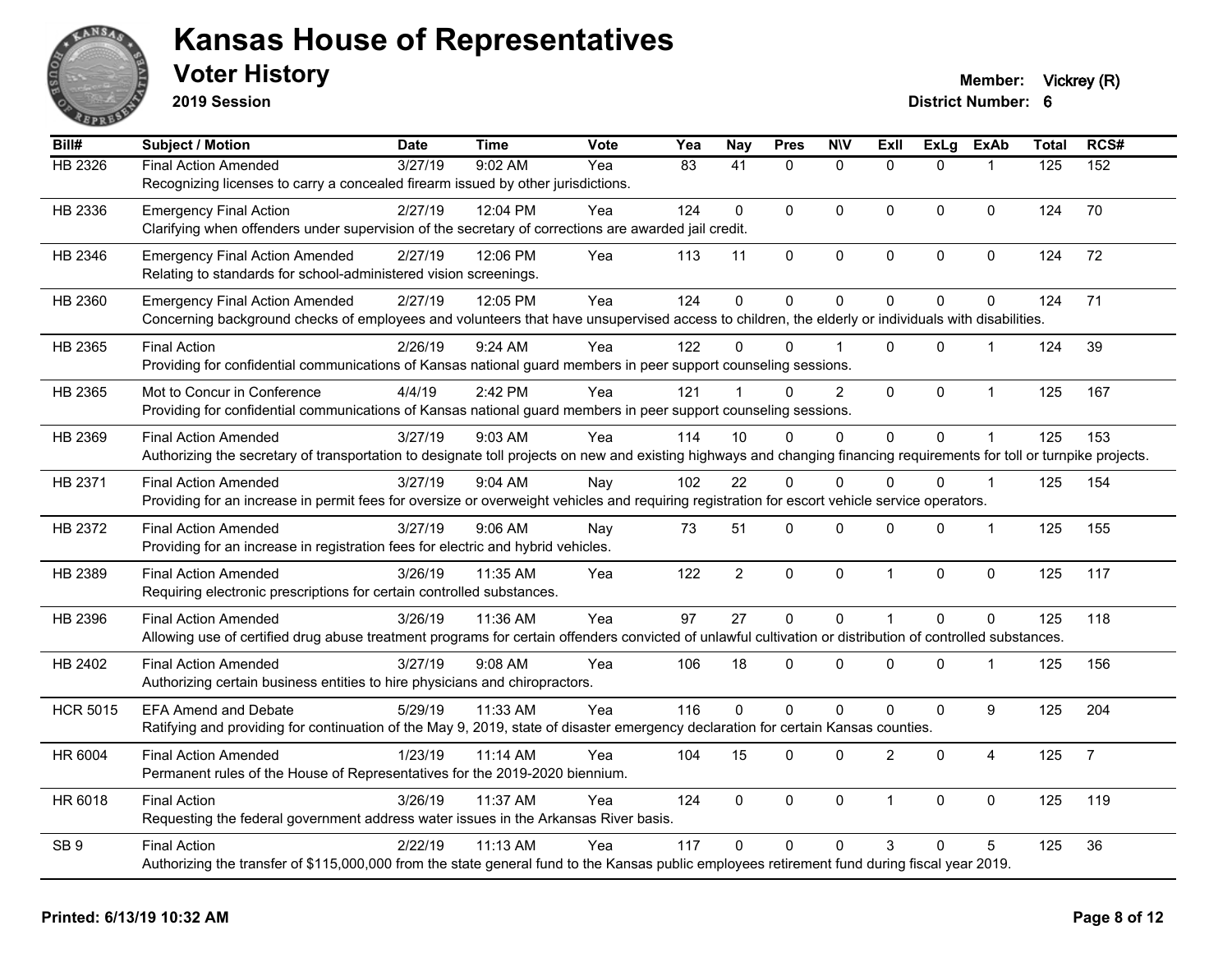

**2019 Session**

| Bill#        | <b>Subject / Motion</b>                                                                                                                                                                                                                                                                                                                                                                                                                                                                                                                                                                                                                                                                                                                                                                                                                                                                                                                                                                                                                                                                                                                                                                                                     | Date    | <b>Time</b> | Vote | Yea              | <b>Nay</b> | <b>Pres</b> | <b>N\V</b>     | ExII           | <b>ExLg</b> | <b>ExAb</b>  | Total | RCS# |
|--------------|-----------------------------------------------------------------------------------------------------------------------------------------------------------------------------------------------------------------------------------------------------------------------------------------------------------------------------------------------------------------------------------------------------------------------------------------------------------------------------------------------------------------------------------------------------------------------------------------------------------------------------------------------------------------------------------------------------------------------------------------------------------------------------------------------------------------------------------------------------------------------------------------------------------------------------------------------------------------------------------------------------------------------------------------------------------------------------------------------------------------------------------------------------------------------------------------------------------------------------|---------|-------------|------|------------------|------------|-------------|----------------|----------------|-------------|--------------|-------|------|
| <b>SB 15</b> | <b>Final Action Amended</b>                                                                                                                                                                                                                                                                                                                                                                                                                                                                                                                                                                                                                                                                                                                                                                                                                                                                                                                                                                                                                                                                                                                                                                                                 | 3/26/19 | 11:39 AM    | Yea  | $\overline{124}$ | $\Omega$   | $\Omega$    | $\Omega$       |                | $\Omega$    | $\Omega$     | 125   | 120  |
|              | Amending the definition of "service-connected" in the Kansas police and firemen's retirement system.                                                                                                                                                                                                                                                                                                                                                                                                                                                                                                                                                                                                                                                                                                                                                                                                                                                                                                                                                                                                                                                                                                                        |         |             |      |                  |            |             |                |                |             |              |       |      |
| <b>SB 15</b> | Motion to adopt CCR                                                                                                                                                                                                                                                                                                                                                                                                                                                                                                                                                                                                                                                                                                                                                                                                                                                                                                                                                                                                                                                                                                                                                                                                         | 4/4/19  | $2:45$ PM   | Yea  | 122              |            | 0           |                | $\mathbf{0}$   | $\Omega$    |              | 125   | 168  |
|              | Amending public health provisions relating to behavioral sciences regulatory board professional licensure, naturopathic doctor scope of practice and adult care home<br>licensure and receivership.                                                                                                                                                                                                                                                                                                                                                                                                                                                                                                                                                                                                                                                                                                                                                                                                                                                                                                                                                                                                                         |         |             |      |                  |            |             |                |                |             |              |       |      |
| <b>SB 16</b> | Final Action Sub Bill                                                                                                                                                                                                                                                                                                                                                                                                                                                                                                                                                                                                                                                                                                                                                                                                                                                                                                                                                                                                                                                                                                                                                                                                       | 3/26/19 | 11:57 AM    | Yea  | 63               | 61         | 0           | $\Omega$       |                | $\Omega$    | 0            | 125   | 121  |
|              | House Substitute for SB 16 by Committee on K-12 Education Budget - Making appropriations for the department of education for FY 2020 and FY 2021 in response to<br>litigation; increasing BASE aid for certain school years; and other amendments related to education.                                                                                                                                                                                                                                                                                                                                                                                                                                                                                                                                                                                                                                                                                                                                                                                                                                                                                                                                                     |         |             |      |                  |            |             |                |                |             |              |       |      |
| SB 16        | Motion to adopt CCR                                                                                                                                                                                                                                                                                                                                                                                                                                                                                                                                                                                                                                                                                                                                                                                                                                                                                                                                                                                                                                                                                                                                                                                                         | 4/4/19  | 3:43 PM     | Nay  | 76               | 47         | $\Omega$    |                | $\Omega$       | $\Omega$    | 1            | 125   | 170  |
|              | House Substitute for SB 16 by Committee on K-12 Education Budget - Making appropriations for the department of education for FY 2020 and FY 2021 in response to<br>litigation; increasing BASE aid for certain school years; and other amendments related to education.                                                                                                                                                                                                                                                                                                                                                                                                                                                                                                                                                                                                                                                                                                                                                                                                                                                                                                                                                     |         |             |      |                  |            |             |                |                |             |              |       |      |
| <b>SB 17</b> | <b>Final Action</b>                                                                                                                                                                                                                                                                                                                                                                                                                                                                                                                                                                                                                                                                                                                                                                                                                                                                                                                                                                                                                                                                                                                                                                                                         | 3/13/19 | 11:23 AM    | Nay  | 101              | 22         | 0           | 0              | $\mathbf 0$    | $\Omega$    | $\mathbf{1}$ | 124   | 85   |
|              | Requiring class M driver's licenses when operating a motorcycle registered under a temporary permit.                                                                                                                                                                                                                                                                                                                                                                                                                                                                                                                                                                                                                                                                                                                                                                                                                                                                                                                                                                                                                                                                                                                        |         |             |      |                  |            |             |                |                |             |              |       |      |
| <b>SB 18</b> | <b>Final Action Amended</b>                                                                                                                                                                                                                                                                                                                                                                                                                                                                                                                                                                                                                                                                                                                                                                                                                                                                                                                                                                                                                                                                                                                                                                                                 | 3/26/19 | 11:59 AM    | Yea  | 124              | $\Omega$   | 0           | $\mathbf 0$    | $\overline{1}$ | $\Omega$    | $\mathbf 0$  | 125   | 122  |
|              | Providing a process for the attorney general to enter into diversion agreements.                                                                                                                                                                                                                                                                                                                                                                                                                                                                                                                                                                                                                                                                                                                                                                                                                                                                                                                                                                                                                                                                                                                                            |         |             |      |                  |            |             |                |                |             |              |       |      |
| <b>SB 18</b> | Motion to adopt CCR<br>Providing a process for the attorney general to enter into diversion agreements; authorizing certain entities to access a criminal defendant's presentence investigation<br>report; amending the crime of counterfeiting currency; clarifying the definition of comparable offense under the Kansas criminal code, the timing of claiming error on<br>appeal, and the grounds for a motion to correct an illegal sentence; allowing use of certified drug abuse treatment programs for certain offenders convicted of unlawful<br>cultivation or distribution of controlled substances; amending available sanctions for violation of condition of postrelease supervision; increasing criminal penalties for<br>abuse of a child and involuntary manslaughter when the victim is under 6 years of age and making a presumption of unfitness against any parent convicted of either<br>crime; exempting certain victims from being considered an aggressor or participant as a mitigating factor when considering a departure sentence; requiring law<br>enforcement officers to provide information about timing of release from custody when an arrest is made following a domestic violence call. | 4/5/19  | 10:33 AM    | Yea  | 123              | $\Omega$   | 0           | $\mathbf 0$    | $\Omega$       | $\Omega$    | 2            | 125   | 171  |
| <b>SB 20</b> | <b>Final Action Amended</b><br>Extending the judicial branch surcharge to fund the costs of non-judicial personnel.                                                                                                                                                                                                                                                                                                                                                                                                                                                                                                                                                                                                                                                                                                                                                                                                                                                                                                                                                                                                                                                                                                         | 3/26/19 | 12:00 PM    | Yea  | 118              | 6          | 0           | $\Omega$       |                | $\Omega$    | 0            | 125   | 123  |
| <b>SB 20</b> | Motion to adopt CCR                                                                                                                                                                                                                                                                                                                                                                                                                                                                                                                                                                                                                                                                                                                                                                                                                                                                                                                                                                                                                                                                                                                                                                                                         | 4/4/19  | 2:49 PM     | Yea  | 120              | 3          | 0           | $\overline{1}$ | $\Omega$       | $\Omega$    | 1            | 125   | 169  |
|              | Extending the judicial branch surcharge to fund the costs of non-judicial personnel; extending recognition of tribal court judgments pursuant to supreme court rules.                                                                                                                                                                                                                                                                                                                                                                                                                                                                                                                                                                                                                                                                                                                                                                                                                                                                                                                                                                                                                                                       |         |             |      |                  |            |             |                |                |             |              |       |      |
| <b>SB 22</b> | <b>Final Action Amended</b>                                                                                                                                                                                                                                                                                                                                                                                                                                                                                                                                                                                                                                                                                                                                                                                                                                                                                                                                                                                                                                                                                                                                                                                                 | 3/8/19  | 8:46 AM     | Yea  | 76               | 43         | 0           | $\Omega$       | $\Omega$       |             | 4            | 124   | 79   |
|              | Kansas itemized deductions, election, providing for deferred foreign income, global intangible low-taxed income, business interest, capital contributions and FDIC<br>premiums income tax modifications; sales and compensating use tax, imposition of tax, nexus, remote sellers, marketplace facilitators, rate of tax on food and food<br>ingredients.                                                                                                                                                                                                                                                                                                                                                                                                                                                                                                                                                                                                                                                                                                                                                                                                                                                                   |         |             |      |                  |            |             |                |                |             |              |       |      |
| <b>SB 25</b> | Final Action Sub Bill                                                                                                                                                                                                                                                                                                                                                                                                                                                                                                                                                                                                                                                                                                                                                                                                                                                                                                                                                                                                                                                                                                                                                                                                       | 3/26/19 | 12:04 PM    | Yea  | 99               | 25         | $\Omega$    | $\mathbf{0}$   |                | $\Omega$    | $\Omega$     | 125   | 124  |
|              | House Substitute for SB 25 by Committee on Appropriations - Appropriations for FY 2019, FY 2020, FY 2021 and FY 2022 for various sate agencies.                                                                                                                                                                                                                                                                                                                                                                                                                                                                                                                                                                                                                                                                                                                                                                                                                                                                                                                                                                                                                                                                             |         |             |      |                  |            |             |                |                |             |              |       |      |
| <b>SB 25</b> | Motion to Adopt CCR                                                                                                                                                                                                                                                                                                                                                                                                                                                                                                                                                                                                                                                                                                                                                                                                                                                                                                                                                                                                                                                                                                                                                                                                         | 5/3/19  | 10:30 PM    | Yea  | 42               | 81         | 0           |                | $\mathbf{0}$   | $\Omega$    |              | 125   | 194  |
|              | House Substitute for SB 25 by Committee on Appropriations - Appropriations for FY 2019, FY 2020, FY 2021 and FY 2022 for various sate agencies.                                                                                                                                                                                                                                                                                                                                                                                                                                                                                                                                                                                                                                                                                                                                                                                                                                                                                                                                                                                                                                                                             |         |             |      |                  |            |             |                |                |             |              |       |      |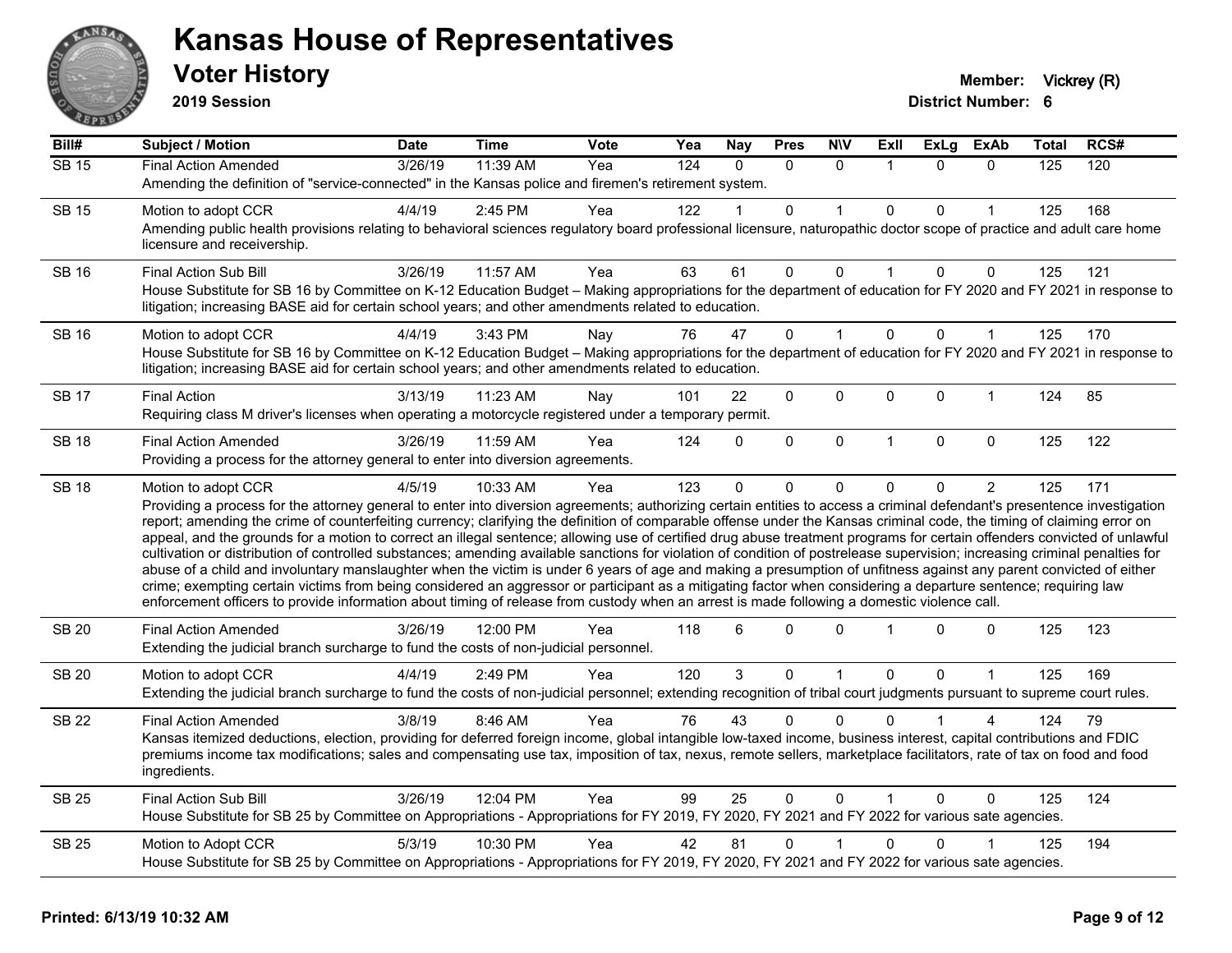

**2019 Session**

**Voter History Member:** Vickrey (R)

| Bill#        | Subject / Motion                                                                                                                                                               | <b>Date</b> | <b>Time</b> | <b>Vote</b> | Yea | <b>Nay</b>     | <b>Pres</b> | <b>NIV</b>     | <b>ExII</b>  | <b>ExLg</b>  | <b>ExAb</b>    | Total | RCS# |
|--------------|--------------------------------------------------------------------------------------------------------------------------------------------------------------------------------|-------------|-------------|-------------|-----|----------------|-------------|----------------|--------------|--------------|----------------|-------|------|
| <b>SB 25</b> | Motion to adopt CCR                                                                                                                                                            | 5/4/19      | 8:50 PM     | Yea         | 79  | 45             | $\Omega$    | $\Omega$       | $\Omega$     | $\Omega$     |                | 125   | 195  |
|              | House Substitute for SB 25 by Committee on Appropriations - Appropriations for FY 2019, FY 2020, FY 2021 and FY 2022 for various sate agencies.                                |             |             |             |     |                |             |                |              |              |                |       |      |
| <b>SB 25</b> | Consideration of Veto                                                                                                                                                          | 5/29/19     | 1:35 PM     | Yea         | 86  | 30             | 0           | $\Omega$       | 0            | 0            | 9              | 125   | 206  |
|              | House Substitute for SB 25 by Committee on Appropriations - Appropriations for FY 2019, FY 2020, FY 2021 and FY 2022 for various sate agencies.                                |             |             |             |     |                |             |                |              |              |                |       |      |
| <b>SB 28</b> | <b>Final Action Amended</b>                                                                                                                                                    | 3/26/19     | 12:05 PM    | Yea         | 123 | $\mathbf{1}$   | $\mathbf 0$ | $\mathbf 0$    | $\mathbf{1}$ | 0            | 0              | 125   | 125  |
|              | Updating the expiration date of risk-based capital instructions.                                                                                                               |             |             |             |     |                |             |                |              |              |                |       |      |
| <b>SB 28</b> | Motion to adopt CCR                                                                                                                                                            | 5/5/19      | 12:16 AM    | Nay         | 87  | 36             | $\mathbf 0$ | $\overline{c}$ | $\mathbf 0$  | $\mathbf 0$  | $\mathbf 0$    | 125   | 199  |
|              | Creating an affirmative defense to the crime of possession of a controlled substance for possession of certain medical treatments; amending podiatrist qualifications.         |             |             |             |     |                |             |                |              |              |                |       |      |
| SB 39        | <b>Final Action</b>                                                                                                                                                            | 3/13/19     | 11:24 AM    | Yea         | 122 | $\mathbf{1}$   | 0           | $\mathbf 0$    | $\Omega$     | 0            | $\mathbf{1}$   | 124   | 86   |
|              | Compensation for warranty services under the vehicle dealers and manufacturers licensing act.                                                                                  |             |             |             |     |                |             |                |              |              |                |       |      |
|              |                                                                                                                                                                                |             |             |             |     |                |             |                |              |              |                |       |      |
| <b>SB 40</b> | <b>Final Action</b><br>Removing expired warning provision for approach of an emergency vehicle traffic violation.                                                              | 3/20/19     | 11:28 AM    | Yea         | 123 | $\mathbf 0$    | $\mathbf 0$ | $\pmb{0}$      | $\mathbf 0$  | 0            | $\overline{c}$ | 125   | 89   |
|              |                                                                                                                                                                                |             |             |             |     |                |             |                |              |              |                |       |      |
| <b>SB 41</b> | <b>Final Action</b>                                                                                                                                                            | 3/20/19     | 11:36 AM    | Nay         | 109 | 14             | $\mathbf 0$ | $\mathbf 0$    | $\Omega$     | $\Omega$     | $\overline{2}$ | 125   | 90   |
|              | Clarifying that a violation of the statute requiring seat belt use is a traffic infraction.                                                                                    |             |             |             |     |                |             |                |              |              |                |       |      |
| <b>SB 53</b> | <b>Final Action Amended</b>                                                                                                                                                    | 3/26/19     | 12:07 PM    | Nay         | 88  | 36             | 0           | $\mathbf 0$    | $\mathbf{1}$ | 0            | $\mathbf 0$    | 125   | 126  |
|              | Designating the official red and white wine grapes of Kansas.                                                                                                                  |             |             |             |     |                |             |                |              |              |                |       |      |
| <b>SB 53</b> | Motion to adopt CCR                                                                                                                                                            | 5/5/19      | 12:20 AM    | Yea         | 123 | $\mathbf 0$    | $\mathbf 0$ | $\overline{c}$ | $\mathbf 0$  | 0            | $\mathbf 0$    | 125   | 200  |
|              | Updating certain emergency medical services-related statutes.                                                                                                                  |             |             |             |     |                |             |                |              |              |                |       |      |
| <b>SB 59</b> | <b>Final Action</b>                                                                                                                                                            | 3/20/19     | 11:38 AM    | Yea         | 115 | 8              | $\mathbf 0$ | $\mathbf 0$    | $\Omega$     | 0            | $\overline{2}$ | 125   | 91   |
|              | Eudora community library district act.                                                                                                                                         |             |             |             |     |                |             |                |              |              |                |       |      |
| SB 60        | <b>Final Action</b>                                                                                                                                                            | 3/26/19     | 12:08 PM    | Nay         | 107 | 17             | 0           | $\pmb{0}$      | $\mathbf{1}$ | 0            | $\pmb{0}$      | 125   | 127  |
|              | Amending Kansas real estate commission licensing provisions for brokers and sales persons.                                                                                     |             |             |             |     |                |             |                |              |              |                |       |      |
| SB 63        | <b>Final Action Amended</b>                                                                                                                                                    | 3/26/19     | 12:09 PM    | Yea         | 124 | $\mathbf 0$    | $\mathbf 0$ | $\mathbf 0$    | $\mathbf{1}$ | 0            | $\mathbf 0$    | 125   | 128  |
|              | Allowing cities to authorize the use of transportation network company signs in vehicles.                                                                                      |             |             |             |     |                |             |                |              |              |                |       |      |
| SB 63        | Motion to adopt CCR                                                                                                                                                            | 4/5/19      | 3:31 PM     | Yea         | 101 | 20             | $\mathbf 0$ | $\mathbf{0}$   | $\Omega$     | $\Omega$     | $\overline{A}$ | 125   | 184  |
|              | Allowing lighting devices in transportation network company vehicles; regulating the operation of electric-assisted scooters; allowing for the installation of certain light   |             |             |             |     |                |             |                |              |              |                |       |      |
|              | screening material on windshields; allowing all-terrain and work-site utility vehicles to operate on a federal or state highway; requiring vehicles to stop for on-track train |             |             |             |     |                |             |                |              |              |                |       |      |
|              | equipment                                                                                                                                                                      |             |             |             |     |                |             |                |              |              |                |       |      |
| SB 66        | <b>Final Action Amended</b>                                                                                                                                                    | 3/26/19     | 12:10 PM    | Yea         | 123 | $\overline{1}$ | 0           | $\pmb{0}$      | $\mathbf{1}$ | $\mathbf{0}$ | $\mathbf 0$    | 125   | 129  |
|              | Exempting certain domestic insurers from filing enterprise risk reports.                                                                                                       |             |             |             |     |                |             |                |              |              |                |       |      |
| <b>SB 67</b> | <b>Final Action Amended</b>                                                                                                                                                    | 3/26/19     | 12:11 PM    | Yea         | 124 | $\mathbf 0$    | 0           | $\mathbf 0$    | $\mathbf{1}$ | $\mathbf 0$  | $\mathbf 0$    | 125   | 130  |
|              | Requiring notification to patients that the effects of a medication abortion may be reversible.                                                                                |             |             |             |     |                |             |                |              |              |                |       |      |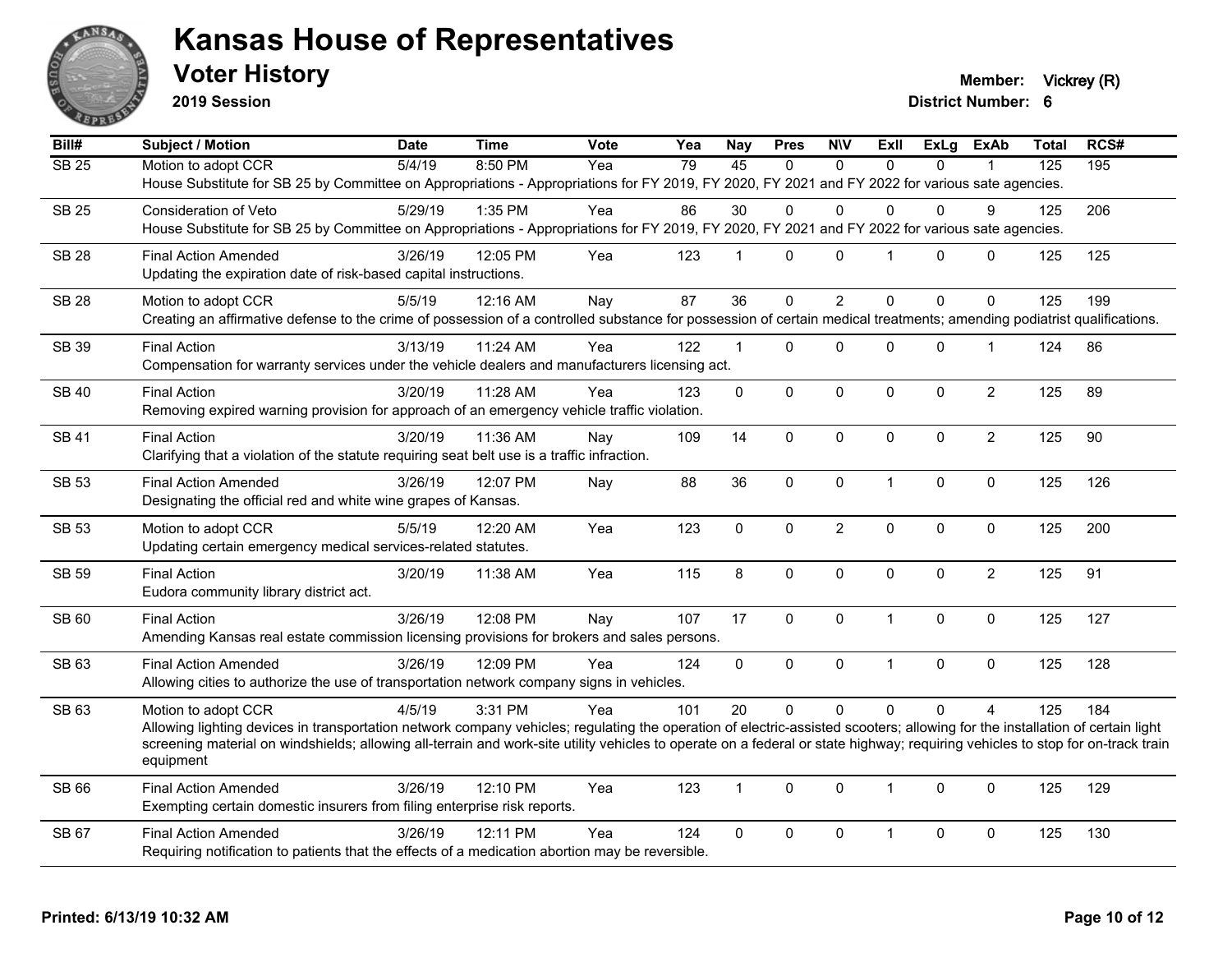

**2019 Session**

| Bill#        | Subject / Motion                                                                                                                                                             | <b>Date</b> | Time     | Vote | Yea | <b>Nay</b>     | <b>Pres</b>  | <b>NIV</b>   | ExII           | <b>ExLg</b>  | <b>ExAb</b>    | <b>Total</b>     | RCS# |
|--------------|------------------------------------------------------------------------------------------------------------------------------------------------------------------------------|-------------|----------|------|-----|----------------|--------------|--------------|----------------|--------------|----------------|------------------|------|
| <b>SB 67</b> | Motion to adopt CCR                                                                                                                                                          | 4/5/19      | 5:24 PM  | Yea  | 85  | 35             | $\Omega$     | $\mathbf{0}$ | $\Omega$       | $\Omega$     | 5              | $\overline{125}$ | 188  |
|              | Requiring notification to patients that the effects of a medication abortion may be reversible.                                                                              |             |          |      |     |                |              |              |                |              |                |                  |      |
| SB 67        | Consideration of Veto                                                                                                                                                        | 5/1/19      | 1:02 PM  | Yea  | 82  | 43             | $\mathbf{0}$ | $\mathbf 0$  | $\mathbf{0}$   | $\mathbf{0}$ | $\mathbf{0}$   | 125              | 190  |
|              | Requiring notification to patients that the effects of a medication abortion may be reversible.                                                                              |             |          |      |     |                |              |              |                |              |                |                  |      |
| SB 68        | <b>Final Action</b>                                                                                                                                                          | 3/26/19     | 12:13 PM | Yea  | 112 | 12             | $\mathbf 0$  | $\pmb{0}$    |                | $\mathbf 0$  | $\mathbf 0$    | 125              | 131  |
|              | Prohibiting cities from requiring a valid contract franchise ordinance for the provision of wireless telecommunications services.                                            |             |          |      |     |                |              |              |                |              |                |                  |      |
| SB 69        | <b>Final Action Amended</b>                                                                                                                                                  | 3/26/19     | 12:15 PM | Yea  | 117 | 7              | $\Omega$     | $\mathbf{0}$ |                | $\mathbf{0}$ | $\mathbf 0$    | 125              | 132  |
|              | Substitute for SB 69 by Committee on Utilities - Requiring an electric rate study of certain electric utilities.                                                             |             |          |      |     |                |              |              |                |              |                |                  |      |
| <b>SB 70</b> | <b>Final Action Amended</b>                                                                                                                                                  | 3/27/19     | 9:09 AM  | Nay  | 119 | 5              | $\mathbf 0$  | $\mathbf 0$  | $\mathbf 0$    | $\pmb{0}$    | $\mathbf{1}$   | 125              | 157  |
|              | Allowing for temporary permits for the selling and serving of alcoholic liquor.                                                                                              |             |          |      |     |                |              |              |                |              |                |                  |      |
|              |                                                                                                                                                                              |             |          |      | 119 | $\overline{4}$ |              |              | $\Omega$       |              |                |                  |      |
| <b>SB70</b>  | Motion to adopt CCR<br>Alcoholic liquor amendments relating to temporary permits, delivery of alcoholic liquors to consumers, common consumption areas and producer permits. | 4/5/19      | 11:02 AM | Yea  |     |                | $\mathbf 0$  | $\mathbf{0}$ |                | $\mathbf 0$  | $\overline{2}$ | 125              | 173  |
|              |                                                                                                                                                                              |             |          |      |     |                |              |              |                |              |                |                  |      |
| <b>SB71</b>  | <b>Final Action</b><br>Eliminating the expiration of the postsecondary technical education authority and requiring a report to the legislature.                              | 3/26/19     | 12:16 PM | Yea  | 123 |                | $\Omega$     | $\Omega$     |                | $\Omega$     | $\Omega$       | 125              | 133  |
|              |                                                                                                                                                                              |             |          |      |     |                |              |              |                |              |                |                  |      |
| <b>SB77</b>  | <b>Final Action Amended</b>                                                                                                                                                  | 3/26/19     | 12:17 PM | Yea  | 124 | $\Omega$       | $\Omega$     | $\Omega$     |                | $\mathbf{0}$ | $\mathbf{0}$   | 125              | 134  |
|              | Requiring the department for children and families to offer services to children with problem sexual behavior and to such child's family.                                    |             |          |      |     |                |              |              |                |              |                |                  |      |
| <b>SB78</b>  | <b>Final Action Amended</b>                                                                                                                                                  | 3/26/19     | 12:18 PM | Yea  | 123 |                | $\Omega$     | $\Omega$     |                | $\Omega$     | $\Omega$       | 125              | 135  |
|              | Regulating assignment of rights or benefits to a residential contractor under a property and casualty insurance policy insuring residential real estate.                     |             |          |      |     |                |              |              |                |              |                |                  |      |
| <b>SB78</b>  | Motion to Adopt CCR                                                                                                                                                          | 4/5/19      | 10:50 AM | Nay  | 100 | 23             | $\Omega$     | 0            | 0              | $\Omega$     | $\overline{2}$ | 125              | 172  |
|              | Regulating assignment of rights or benefits to a residential contractor under a property and casualty insurance policy insuring residential real estate; enacting housing    |             |          |      |     |                |              |              |                |              |                |                  |      |
|              | protections for victims of domestic violence, sexual assault, human trafficking or stalking.                                                                                 |             |          |      |     |                |              |              |                |              |                |                  |      |
| <b>SB 82</b> | <b>Final Action</b>                                                                                                                                                          | 3/26/19     | 12:19 PM | Yea  | 124 | $\mathbf 0$    | $\mathbf 0$  | 0            | $\mathbf 1$    | $\mathbf 0$  | $\mathbf 0$    | 125              | 136  |
|              | Updating the state banking code.                                                                                                                                             |             |          |      |     |                |              |              |                |              |                |                  |      |
| SB 90        | <b>Final Action</b>                                                                                                                                                          | 3/26/19     | 12:20 PM | Yea  | 122 | $\overline{2}$ | $\Omega$     | $\Omega$     | $\overline{1}$ | $\Omega$     | $\Omega$       | 125              | 137  |
|              | Extending the tax credit under the center for entrepreneurship act to financial institutions and increasing the annual tax credit limit for all contributors.                |             |          |      |     |                |              |              |                |              |                |                  |      |
| SB 94        | <b>Final Action</b>                                                                                                                                                          | 3/26/19     | 12:22 PM | Yea  | 120 | 4              | $\mathbf{0}$ | 0            |                | $\mathbf 0$  | $\mathbf 0$    | 125              | 138  |
|              | Establishing a minimum course duration for motor vehicle accident prevention courses.                                                                                        |             |          |      |     |                |              |              |                |              |                |                  |      |
| SB 97        | <b>Final Action</b>                                                                                                                                                          | 3/26/19     | 12:23 PM | Yea  | 124 | $\Omega$       | $\mathbf{0}$ | $\Omega$     | -1             | $\Omega$     | $\mathbf{0}$   | 125              | 139  |
|              | Division of vehicles registering fleet vehicles.                                                                                                                             |             |          |      |     |                |              |              |                |              |                |                  |      |
| SB 105       | <b>Final Action</b>                                                                                                                                                          | 3/25/19     | 10:33 AM | Yea  | 124 | $\Omega$       | $\mathbf{0}$ | $\Omega$     | -1             | $\Omega$     | $\mathbf{0}$   | 125              | 103  |
|              | Elections; cities; date for taking office.                                                                                                                                   |             |          |      |     |                |              |              |                |              |                |                  |      |
|              |                                                                                                                                                                              |             |          |      |     |                |              |              |                |              |                |                  |      |